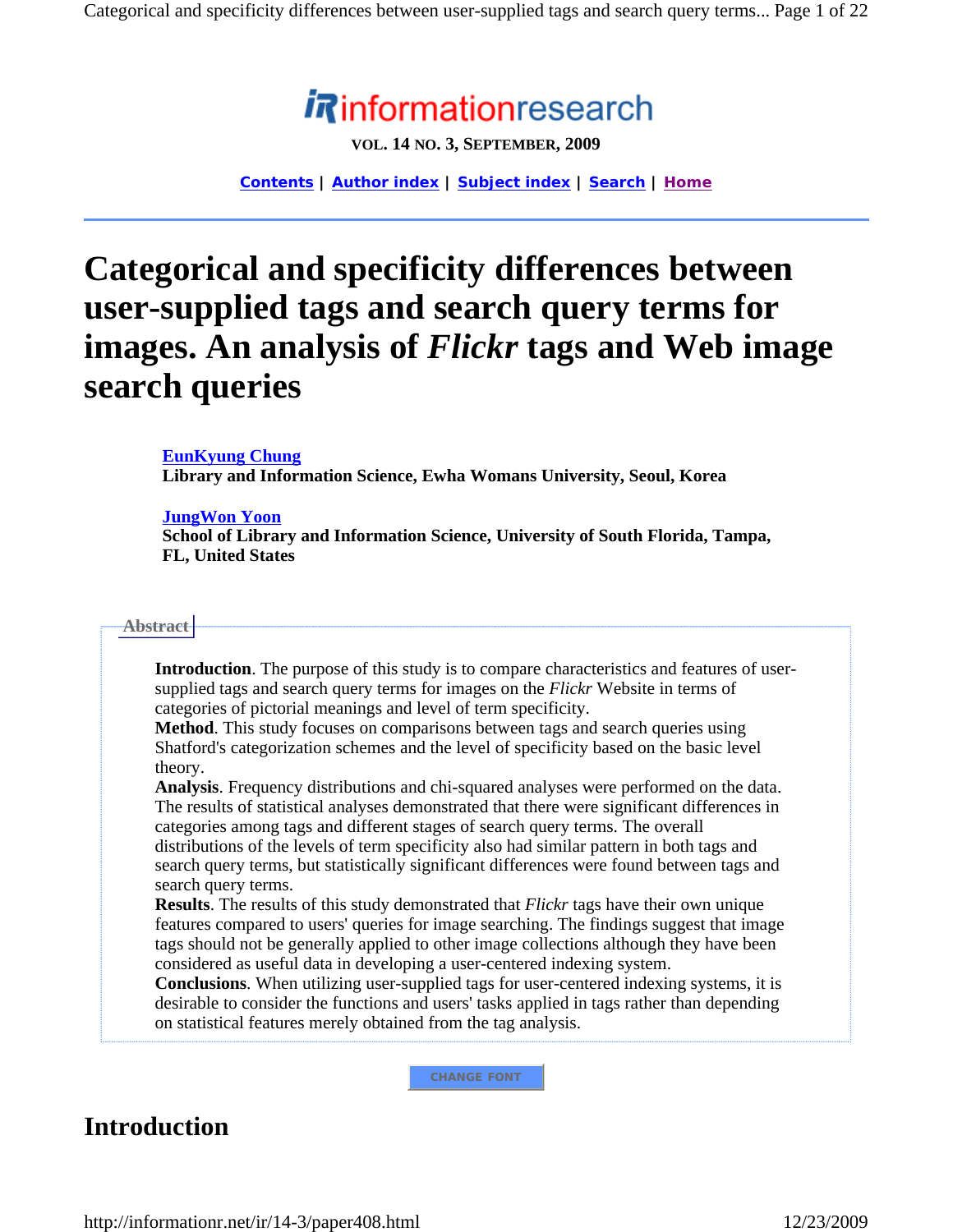Tags, users' own descriptions of images, are becoming widely used as participation on the Web increases. The potential of user-generated descriptors was offered by O'Connor (1996) more than a decade ago. He asserted that 'by changing our model of where the act of representation takes place', (p. 150) images can be represented with user-generated tags as well as adjective and functional tags which are difficult for a single indexer to represent. The advent of Web 2.0 technology made this approach possible in the real world, and *Flickr* became a popular image tagging system in America. Accordingly, a great deal of practical approaches and research endeavors have focused on tag utilization in user-centered indexing mechanisms (see the Related studies section). Compared to document-centred indexing, user-centred indexing is more interested in users' needs and focuses on incorporating possible user queries into the indexing terms (Fidel 1994; Soergel 1985). Therefore, in order to evaluate the actual effectiveness of tag utilization as a user-centred indexing mechanism, user-generated tags need to be reflected in search query terms, i.e., representations of user needs.

However, comparative analyses between image tags and search queries have not been adequately investigated. Studies on image search queries have mainly compared them to the general search queries on the Web. These comparisons between image search queries and general search queries reveal quantitative differences in the amount of image search queries and the distribution of query terms (Jansen *et al.* 2000; Goodrum and Spink 2001). Jansen *et al.* (2000) reported that image search queries formed a small portion (less than 3%) of overall users' queries on the Web. Goodrum and Spink (2001) found that image search queries contained a larger number of terms and terms that were more diverse compared to general search queries. On the other hand, research on image tags primarily focuses on the potential of tags for developing user-centred image indexing systems (i.e., folksonomies).

As a way of employing tags as a user-centred organization tool, researchers have attempted to identify patterns and features of social tags (Golder and Huberman 2006; Morrison 2008; Stvilia and Jogensen 2007) or to develop controlled vocabulary systems using computational algorithms (Schmitz 2006; Aurnhammer et al. 2006). These research efforts are based on the underlying assumption that utilizing user-supplied tags for images has benefits when building user-centred indexing systems. Since end-users directly supply the tags when describing images, it seems reasonable to assume that tags employed in user-centred indexing systems represent users' needs and perceptions of images. However, to determine this representation, it is necessary to investigate to what extent user-supplied tags are similar or different from search queries. This study is designed to fill this gap, because there is little empirical research evaluating user-supplied tags in terms of search queries for images.

This study aims to explore the characteristics and features of user-supplied tags for non-domain-specific images compared to search queries on the Web. More specifically, this study focuses on comparisons between tags and search queries using Shatford's (1986) categorization schemes and the level of specificity based on the basic level theory. These two methods have been adopted as tools in related studies (Armitage and Enser 1997; Choi and Rasmussen 2003; Jogensen 2003; Rorrisa 2008) because they provide a clear understanding of an image's semantic content. Using a categorization scheme makes it possible to examine dominant categories used in image representation (describing or searching) processes. An image contains multilayered meanings, so it is important to elucidate dominant categories (or attributes) in an image (Choi and Rasmussen 2003). In addition, an object can be articulated differently depending on term specificity (e.g., the same object can be described as 'animal', 'dog', or 'Chihuahua'). Similar to dominant meanings in images, if it is possible to find any specific level of terms, those specific levels of terms should be the main focus of the indexing process (Bates 1998). Following two methods, Shatford's categorization and specificity level, the characteristics and features of image tags are elucidated through comparison to search queries. In this context, the goals of this study are as follows:

- To determine to what extent user-supplied tags and search query terms for images are different in categorization.
- To determine to what extent user-supplied tags and search query terms for images are different in the level of specificity.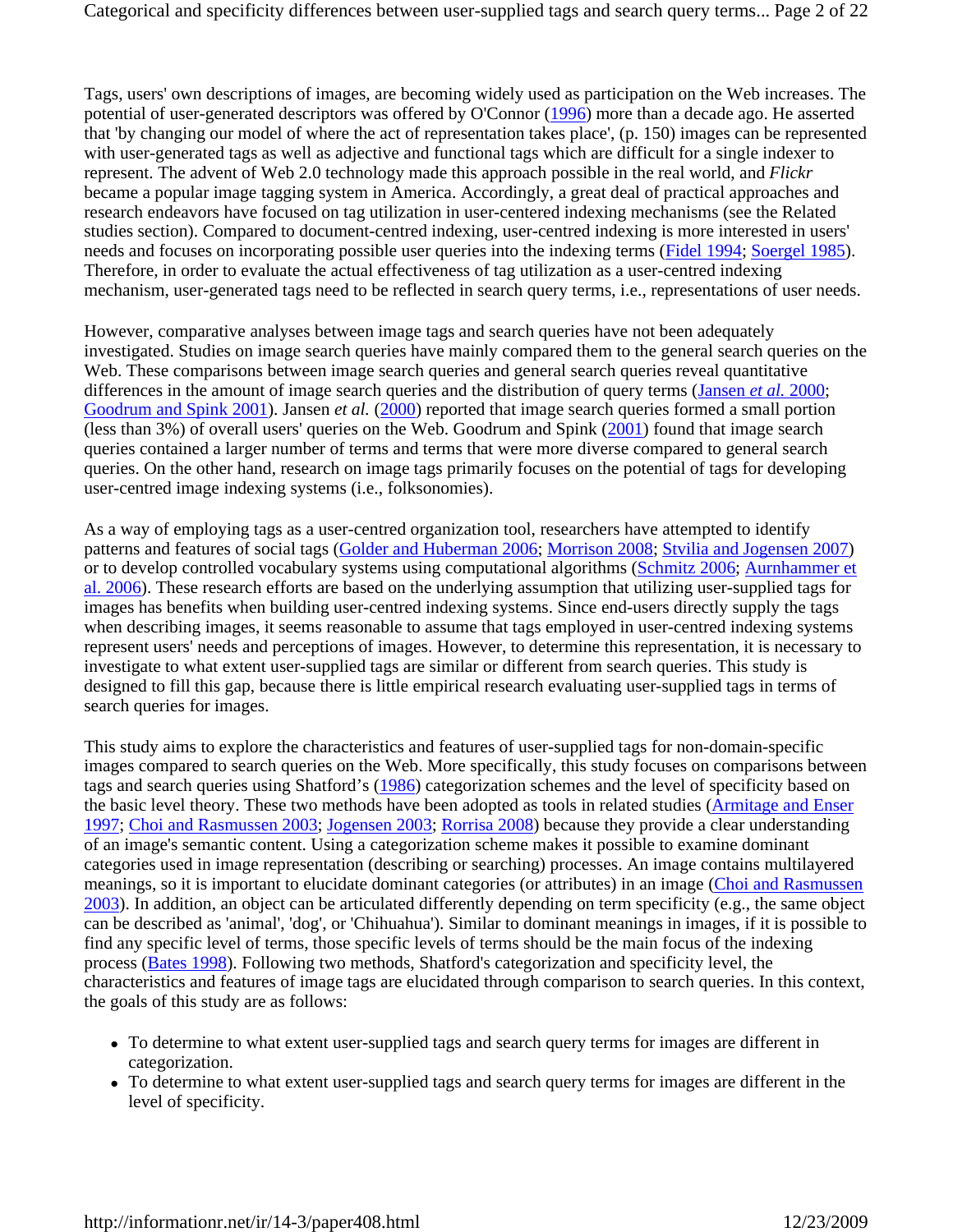# **Related studies**

This section introduces lines of studies on examining image search queries and user-supplied tags on images. Their fundamental purposes were to understand users' needs, perceptions of image searching behaviour, so that the findings could provide evidences on implementing more effective image retrieval systems.

### **Query analysis for image retrieval**

Studies of image query analysis mainly consist of two areas: studies on image search queries which have been submitted to traditional visual/image collections in libraries and museums, and studies on image search queries in Web search engines.

Studies on image search queries generally attempted to identify the users' needs by analysing the users' queries submitted to visual information archives in libraries and museums. Armitage and Enser (1997) analysed 1,749 queries submitted to visual information archives of seven libraries for image retrieval by categorizing users' requests based on Shatford's categorical analysis. The results of this study identified observable similarities in image query categorization across multiple libraries. The majority of users' queries of visual information archives from seven libraries were categorized as Specific, and the remaining queries were categorized as Generic or Abstract (the latter containing the fewest queries). More specifically, Hastings (1995) analysed queries of art historians for digitized Caribbean paintings. The analysis identified four levels of complexity from least complex to most complex. The least complex type of queries included questions such as *Who?*, *Where?*, and *When?*; while the most complex type of queries included *Meaning*, *Subject*, and *Why?*. The intermediate level of queries included *How?*, *Identity of Object*, and *Activities* as well as *What are?* questions. The results of this categorical analysis were applied to retrieval parameters for image and image characteristics.

Another query analysis on a specific image collection was conducted by Choi and Rasmussen (2003). Based on Batley's (1988) four categories, they identified image search needs by analysing thirty-eight search requests from the Library of Congress American Memory photo archive. The results demonstrated that more than half of search queries were categorized general/namable needs (60.5%), then specific needs (26.3%), general/abstract needs (7.9%), and general or subjective needs (5.3%). They also analysed 185 search terms using Shatford's category, and demonstrated that 64.87% of search terms were included in the generic category and 26.49% and 8.64% were in the specific and abstract categories, respectively.

Given the characteristics of general searching behaviour in the context of the Web, there are several studies focusing on image search queries conducted on the Web. Jansen, Goodrum and Spink (2000) identified image, audio, and video search queries from 1,025,908 search queries and 211,058 sessions on a major Web search engine. They identified 27,144 image queries representing 2.65% of all search queries. In terms of search query characteristics, they demonstrated that users applied more search terms (3.27 terms for images) when searching multimedia compared to general Web searches (2 terms for general searches). In addition, Goodrum and Spink (2001) examined users' Web image queries to understand visual information needs in terms of the number of image queries, terms, and sessions. The average number of image queries per user was 3.36 while the average number of general queries was 2. The categories were identified as diverse including image terms, modifiers, sexual terms, cost, sex, other, people, and art and leisure. From another perspective, Goodrum *et al.* (2003) identified search query reformulation patterns by using Markov analysis of state transitions with seventy-one image search queries on the Web. Eighteen state categories were identified as search tool, collection selection, queries, context moves, or relevance judgments.

### **Social tagging as an image representation mechanism**

Recently, social tagging has received attention in the library and information science field as a promising information organization mechanism. Based on the idea that users not only organize information for their own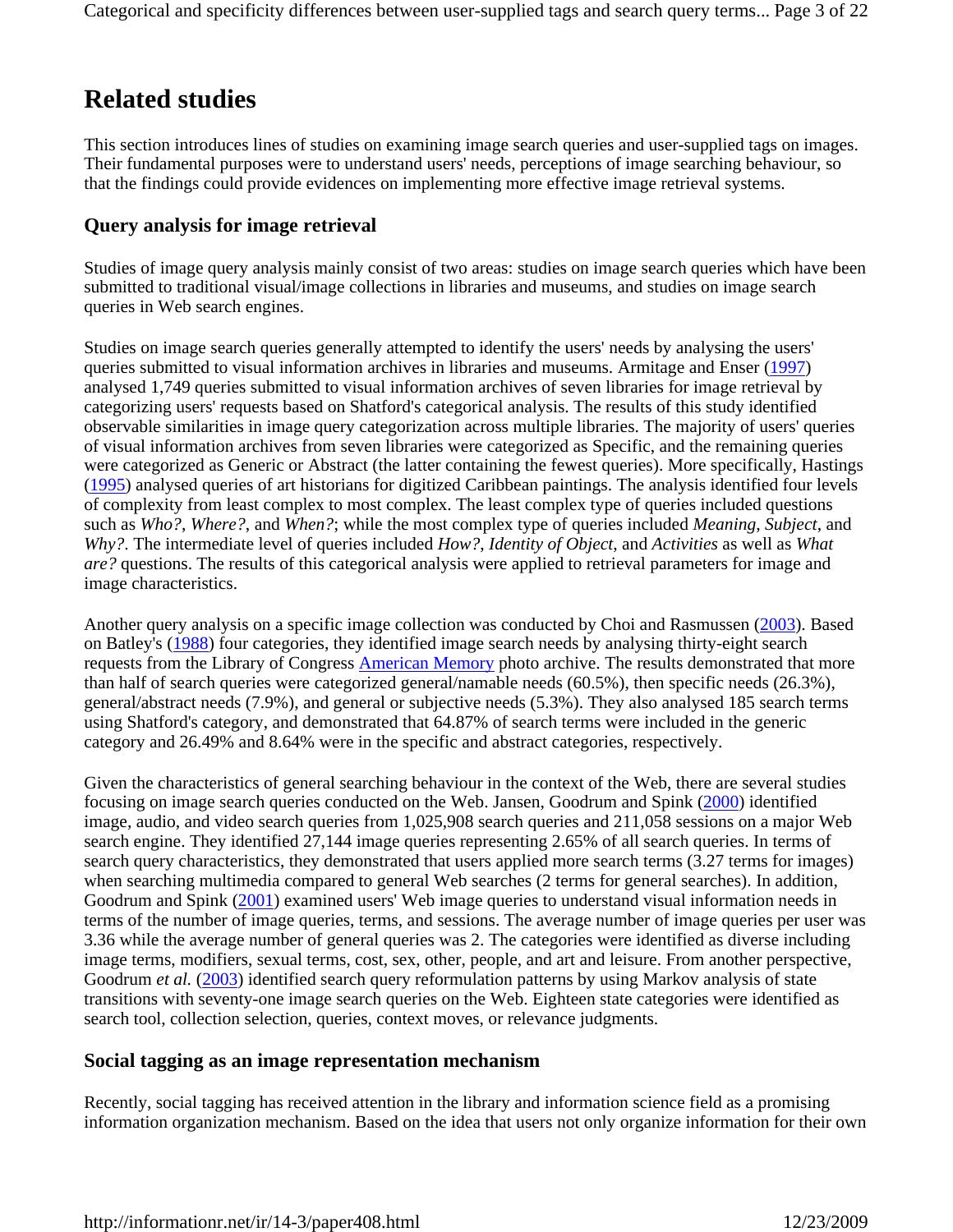use but also share their organized collections with others, researchers in the field expect that user-supplied tags can serve as a user-oriented indexing approach. A social tagging system has promising advantages: for example, information loss, which inevitably occurs during the information representation process, can be overcome, or at least decreased, through social tags. This is because for most of the social tagging systems, the information loss is from people having different viewpoints and is not from a single indexer's perspective (Shirky, n.d.). In addition, since users engaged with social tagging systems describe content with their own vocabulary, tagging systems can reveal the conceptual structure and current terminologies of the user community (Furnas *et al.* 2006).

The potential of social tagging seems more beneficial for image indexing and retrieval. First, information loss has been identified as one of main obstacles in representing image documents. In other words, as an image document conveys multiple levels of meaning, including subjective impression, it has been argued that a single indexer cannot provide all possible index terms for an image document. However, user-supplied tags, even infrequently used tags, can be utilized in expanding indexing terms by reflecting a diversity of users' viewpoints (Jogensen 2007). Secondly, it has been recognized that there are discrepancies between professional indexers' and naive users' perspectives in interpreting and representing image documents. As Bates (1998) noted, although professional indexers assign index terms to assist users, their professional knowledge often leads to mismatches between index terms and search terms. By using user-supplied tags, it will be possible to reflect index terms that are familiar to end-users. Thirdly, browsing has been addressed as a significant activity during the image retrieval process, because verbal queries have limitations in expressing visual needs. Therefore, social tagging systems, which can assist users' browsing activities, will be a beneficial feature for an image retrieval system. Finally, there is another unique feature of image documents that can take advantage of a social tagging system. An image includes multi-layered messages that belong to different attributes (or categories). Therefore, as noted above, a prominent research area has been the discovery of which attributes of pictorial messages are significant in retrieving image documents. By analysing user-supplied tags, it is possible to discover which attributes are frequently adopted by users for organizing images for their own and others' use.

Since a social tagging system demonstrates its potential for providing access to image documents, several researchers, mostly in information science, have examined and utilized user-supplied tags. A series of studies has investigated how users use Flickr, a photo management and sharing site, which employs social tagging. On the *Flickr* site, which was launched in 2004, users may upload their photographs with tags. Susequently, photographs may be viewed and searched by the public. Compared to other social tagging Websites, where users assign tags for digital resources created by others, *Flickr* users assign tags for their own photographs. Guy and Tonkin's (2006) study attempted to investigate how to make tags more effective as access points, based on the finding that there is a convergence of tags as time goes on. They focused on 'sloppy tags' from *delicious* (the social bookmarking site) and *Flickr* and proposed methods for improving tags by handling these sloppy tags. However, they also pointed out that these tidying up processes may discourage users' participation.

Marlow et al. (2006) analysed *Flickr* tag usage patterns to propose a tagging system based on their findings. According to their results, most users have only a few unique tags, and the growth of unique tags adopted by an individual user declines over time. They also found correlations between contact networks among *Flickr* users and the formation of tag vocabulary (i.e., degree of common tag usage). Stvilia and Jogensen (2007) investigated the collection building behaviour of *Flickr* users by comparing descriptions given to two different types of photo sets (i.e., user-selected thematic collections), individual users' photo sets and groups' photo sets. They found that, whereas descriptions of individual users' photosets were focused on the users' contexts and events, descriptions of group photosets include more general concepts and the scope of the group.

A few studies have compared tags and the traditional indexing approach. Matusiak (2006) compared tags and professionally-created metadata using two sets of images, one from the *Flickr* site and the other from a digital image collection. She concluded that tags cannot be used as an alternative to professional indexing because of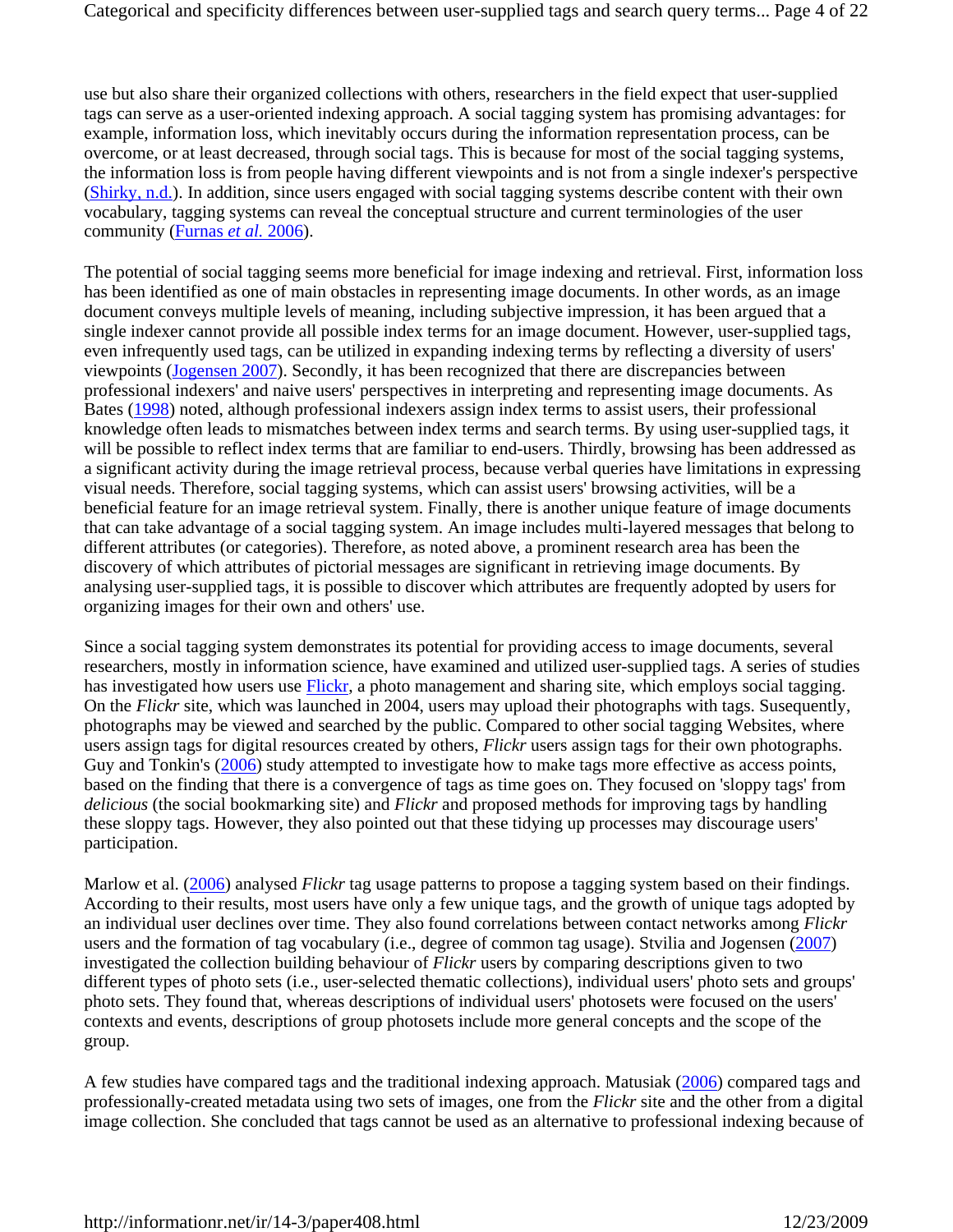their inconsistency and inaccuracy. Instead, they may be used as an enhancement or a supplement to indexing. Winget (2006) focused on authority and control issues, and asserted a positive potential for tags with digital resources. According to Winget, users choose appropriate, thorough and authoritative terms, and there are informal policies which enforce appropriate tagging behaviour among users.

Researchers in computer science have developed algorithmic models connecting tags with existing indexing mechanisms. Schmitz (2006) proposed a model which induced ontology from the *Flickr* tag vocabulary, and discussed how the model can improve retrieval effectiveness by integrating it into a tagging community. Aurnhammer *et al.* (2006) proposed combining tagging and visual features, and demonstrated that their model can overcome problems that may occur by only using one of two approaches.

The potential of social tagging has been explored in the museum community as a mechanism to bridge the gap between professional cataloguers and naive viewers. Although subject indexing is a significant access point for viewers, most cataloguing standards for museum collections do not require subject descriptions as a core element. Even if professionals assign subject index terms, findings reveal they cannot easily represent naive users' viewpoints (Bearman and Trant 2005). Considering that tags can represent museum objects with the users' language as well as provide diverse views from many individual contributions, several museums, such as the Metropolitan Museum of Art, the Guggenheim Museum, and the Cleveland Museum of Art, have implemented projects integrating tags in museum collections. According to a study comparing terms assigned by professional cataloguers and by volunteer taggers at the Metropolitan Museum of Art, 88% of tags were not included in existing cataloguing records. Of these, 75% were evaluated as appropriate terms by the museum's Subject Cataloguing Committee. This study showed that tags can increase the number of userfriendly access points (Trant 2006).

# **Research design**

### **Data set**

This study used two data sets for comparison: a set of search terms and a set of user-supplied tags. For search terms, the Web search log of *Excite* 2001 was used. The Web search log of Excite 2001, which has been used frequently in several Web query studies (Spink *et al.* 2002; Eastman and Jansen 2003; Jansen and Spink 2005), contains 262,025 sessions and 1,025,910 queries (Spink *et al.* 2002). Since the search engine *Excite* did not provide an explicit means to specify users' queries as image search queries, users had to supply specific terms to denote image search queries (e.g. *apple image* rather than simply *apple*). Accordingly, for the first phase of query processing, the image queries needed to be selected using the specific terms which were identified in Jansen *et al.* (2000) (Table 1). Out of the total of 1,025,910 queries, 32,664 image queries remained.

> art, bitmap,bmp, .bitmap, .bmp, camera, cartoon, gallery, gif, .gif, image, images, jpeg, jpg, pcx, .jpeg, .jpg, .pcx, photo, photographs, photograph, photos, pic, pics, .pic, pics, picture, pictures, png, .png, tif, tiff, .tif, .tiff

### **Table 1: Image terms in the queries (Jansen** *et al.* **2000)**

For the second phase, each of 32,664 queries was reviewed to eliminate the following queries from the data set:

- 1. repeated queries which were re-sent by users without change,
- 2. pornographic terms in queries (according to Goodrum and Spink's (2001) study, which used the same data set, twenty-five terms among the 100 most frequent search terms dealt with sexual content),
- 3. queries containing simply 'image, picture, photo, etc.', and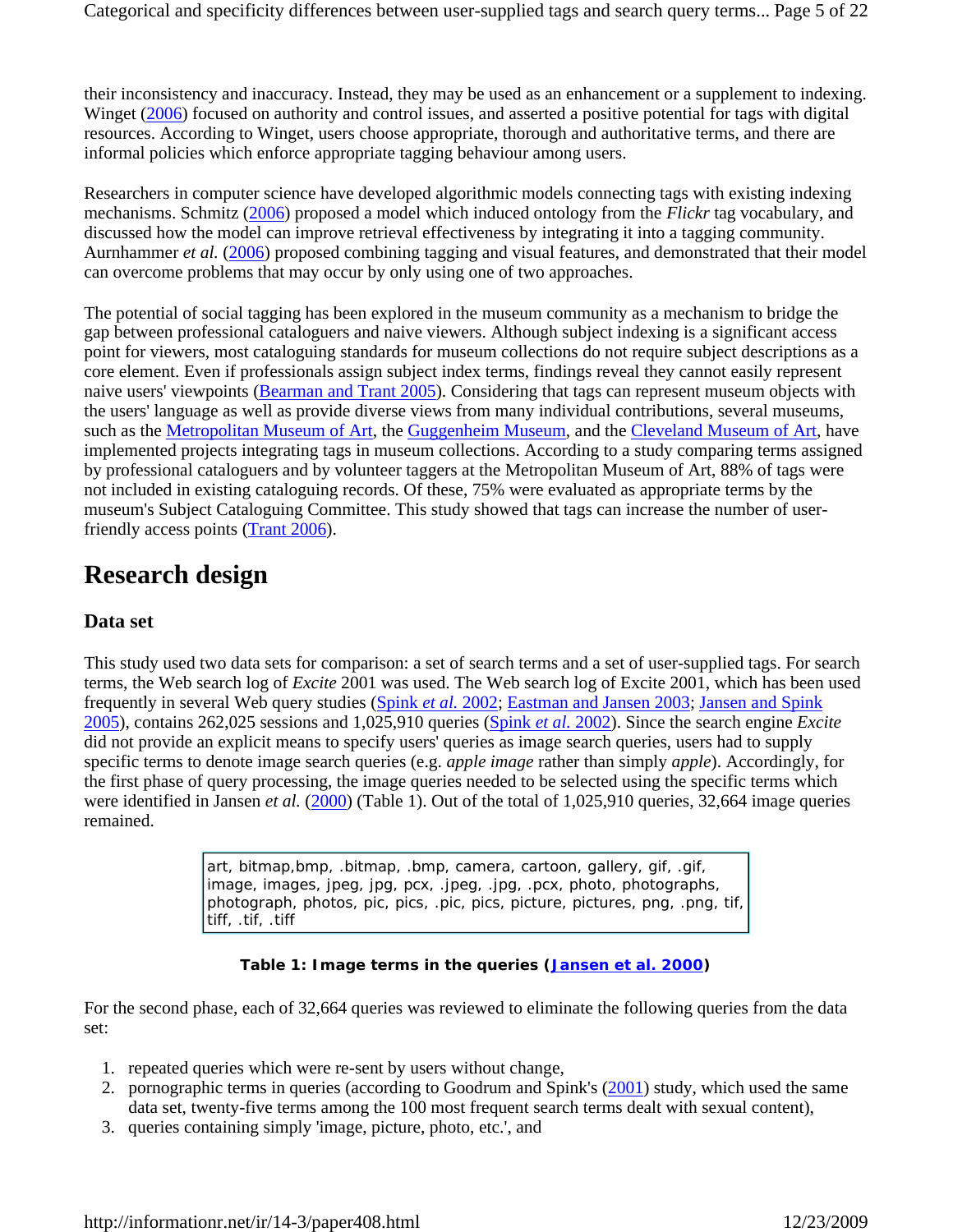Categorical and specificity differences between user-supplied tags and search query terms... Page 6 of 22

4. others (such as non-English queries).

After the de-selection process, a total of 8,444 queries and 5,688 sessions remained. For the third phase, three subsets of queries, initial query, second revised query and third revised query, were extracted for two reasons. First, some sessions include a large number of queries; for example one session has thirty queries. If the queries are analysed as a whole, highly repeated query terms in one session may cause biased results (e.g., a query term occurring thirty times in one session should be distinguished from a query term occurring thirty times in thirty different sessions). To eliminate high-frequency queries generated by a single searcher, queries were analysed by search stages. Secondly, by analysing queries based on the search stages, it is possible to determine whether there are any differences in features of search queries during the progress of the search. Finally, since the tagging system used in this study allows only individual words as tags, search queries were also parsed into one-word search terms, except for people's names. Then, to exclude highly subjective search terms, only terms that appear more than three times were used for comparing user-supplied tags (see Table 2).

| Query             | Number of<br>queries | Number of<br>unique terms<br>occurring more<br>than three times |  |
|-------------------|----------------------|-----------------------------------------------------------------|--|
| Initial query     | 5,688                | 629                                                             |  |
| 2nd revised query | 1,478                | 135                                                             |  |
| 3rd revised query | 598                  | 60                                                              |  |

### **Table 2: Features of query in terms of query revision process**

A data set, consisting of user-supplied tags, was collected from *Flickr*. Using the API provided by the *Flickr* Website, 33,742 tags assigned to 8,998 photographs were collected - half of the photographs were uploaded in September and October of 2004 and the other half were uploaded in May 2007. A possible limitation of this study is the time difference between the *Flickr* data set and the Excite search query. However, an analysis demonstrated no differences between tags generated in 2004 and in 2007 in terms of categorization distribution and specificity levels. Therefore, based on this result, it is assumed that the time difference between the two data sets does not significantly influence the current study results. Since tags provided by a single user can be too subjective, 535 unique tags provided by more than two users were identified as the data set.

### **Comparison tools**

We adopted and revised a classification scheme developed by Shatford (1986) (see Table 3) to compare category distributions of terms used in tags and queries. Shatford proposed categorizing image subjects as *Generic of*, *Specific of* and *About*, based on Panofsky's theory which describes three levels of pictorial meanings. She then developed a faceted classification scheme by applying *Who*, *What*, *When* and *Where* facets to those three categories. Shatford's faceted classification scheme has been used in examining the categories of meanings included in an image and which categories are dominant during a search for images (Choi and Rasmussen 2003; Armitage and Enser 1997). This study investigates whether there are differences in category distributions between user-supplied tags and search terms.

|     | <b>Shatford's faceted</b><br>classification | <b>Revised category</b>                                         | <b>Example</b>  |
|-----|---------------------------------------------|-----------------------------------------------------------------|-----------------|
|     |                                             | Abstract Abstract object (A1) Mythical or fictitious being (A1) | <b>I</b> Dragon |
| (A) |                                             | Emotion/Abstraction Symbolic value (A2-1)                       | Classic         |
|     | (A2)                                        |                                                                 |                 |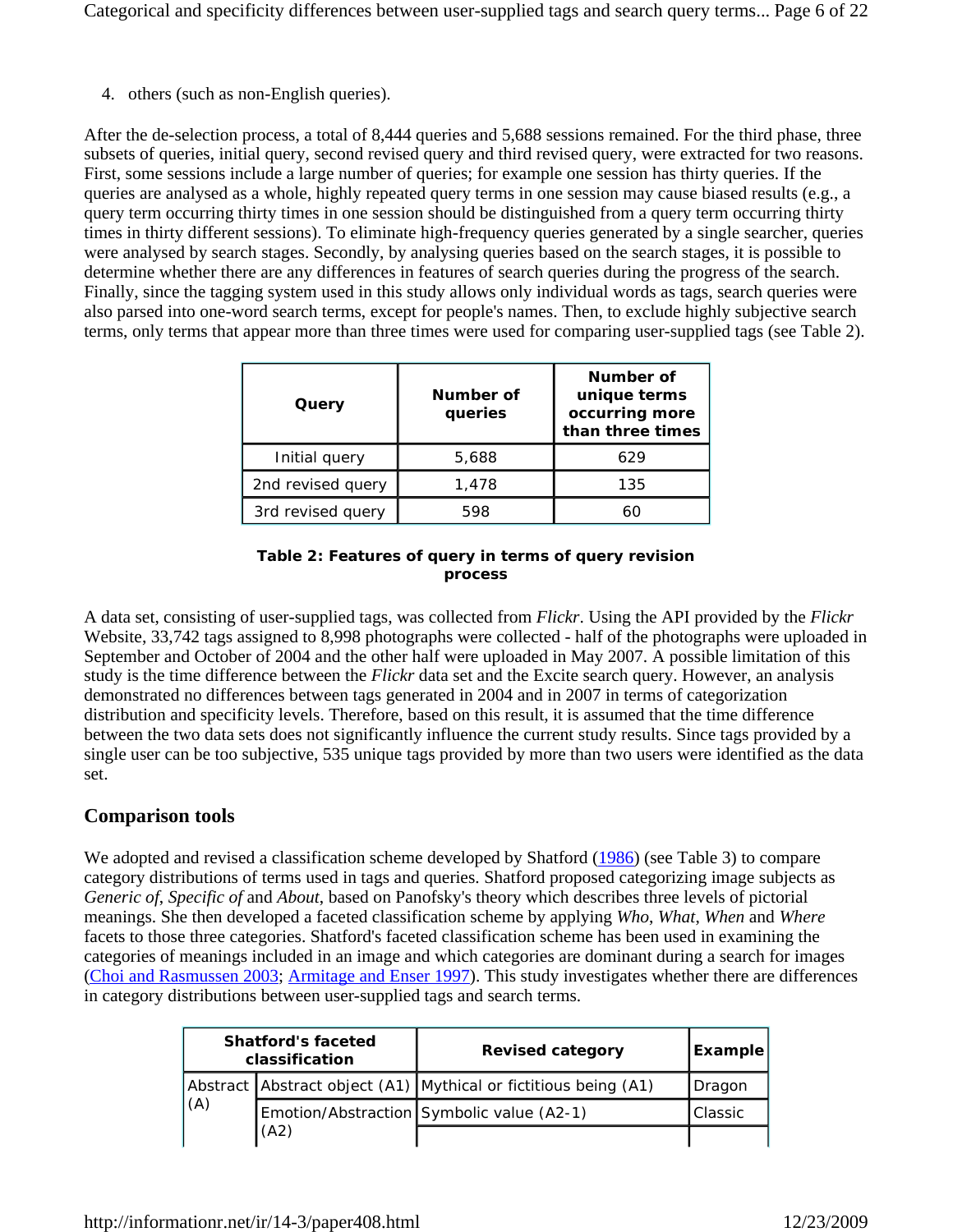|                          |                           | General feeling, atmosphere (A2-<br>2)              | Cold                     |
|--------------------------|---------------------------|-----------------------------------------------------|--------------------------|
|                          |                           | Individual affection, emotional cue<br>$(A2-3)$     | Happy                    |
|                          | Abstract location<br>(A3) | Place symbolized (A3)                               | Urban                    |
|                          | Abstract time (A4)        | Emotion, abstraction symbolized<br>by time (A4)     |                          |
| Generic<br>(G)           | Generic object (G1)       | Kind of person, people, parts of a<br>person (G1-1) | Baby                     |
|                          |                           | Kind of animal, parts of an animal<br>$(G1-2)$      | Bear                     |
|                          |                           | Kind of thing (G1-3)                                | Airplane                 |
|                          | Generic                   | Kind of event (G2-1)                                | Birthday                 |
|                          | event/activity (G2)       | Kind of action (G2-2)                               | Bowling                  |
| Generic location<br>(G3) |                           | Kind of place (G3)                                  | Beach                    |
|                          | Generic time (G4)         | Cyclical time, time of day (G4)                     | Morning                  |
| Specific                 | Specific object (S1)      | Individually named person (S1-1)                    | Chris                    |
| (S)                      |                           | Individually named animal (S1-2)                    | Heron                    |
|                          |                           | Individually named thing (S1-3)                     | Sega                     |
|                          | Specific                  | Individually named event (S2-1)                     | Olympic                  |
|                          | event/activity (S2)       | Individually named action (S2-2)                    | $\overline{\phantom{a}}$ |
|                          | Specific location<br>(S3) | Individually named geographic<br>location (S3)      | Florida                  |
|                          | Specific time (S4)        | Linear time (date or period) (S4)                   | 2007                     |
| [Others]                 |                           | Colour (C)                                          | <b>Black</b>             |
|                          |                           | Boolean $+$ search command $(B)$                    | AND,<br>Find             |
|                          |                           | Image related (I)                                   | Photo<br>etc.            |
|                          |                           | Flickr related (F)                                  | Geotag                   |
|                          |                           | Number (N)                                          | $\mathbf{1}$             |
|                          |                           | Part of speech (P)                                  | And                      |

### **Table 3: Category of pictorial meaning**

For comparing the level of term specificity, the basic level theory was adopted. The basic theory explains that concepts can be categorized into one of three levels, the superordinate level, the basic level or the subordinate level. Experimental studies have demonstrated most people tend to use the basic level concept rather than the superordinate or subordinate concept (Rosch *et al.* 1976). Since it has been found that a set of basic level terms are dominantly used and commonly shared by general users, researchers in library and information science assumed that basic level terms should be the level of specificity for concepts, and should receive focus during the indexing process (Bates 1998; Green 2006). By following this assumption, this study examined the level of specificity of user-supplied tags and search terms by applying the basic level theory.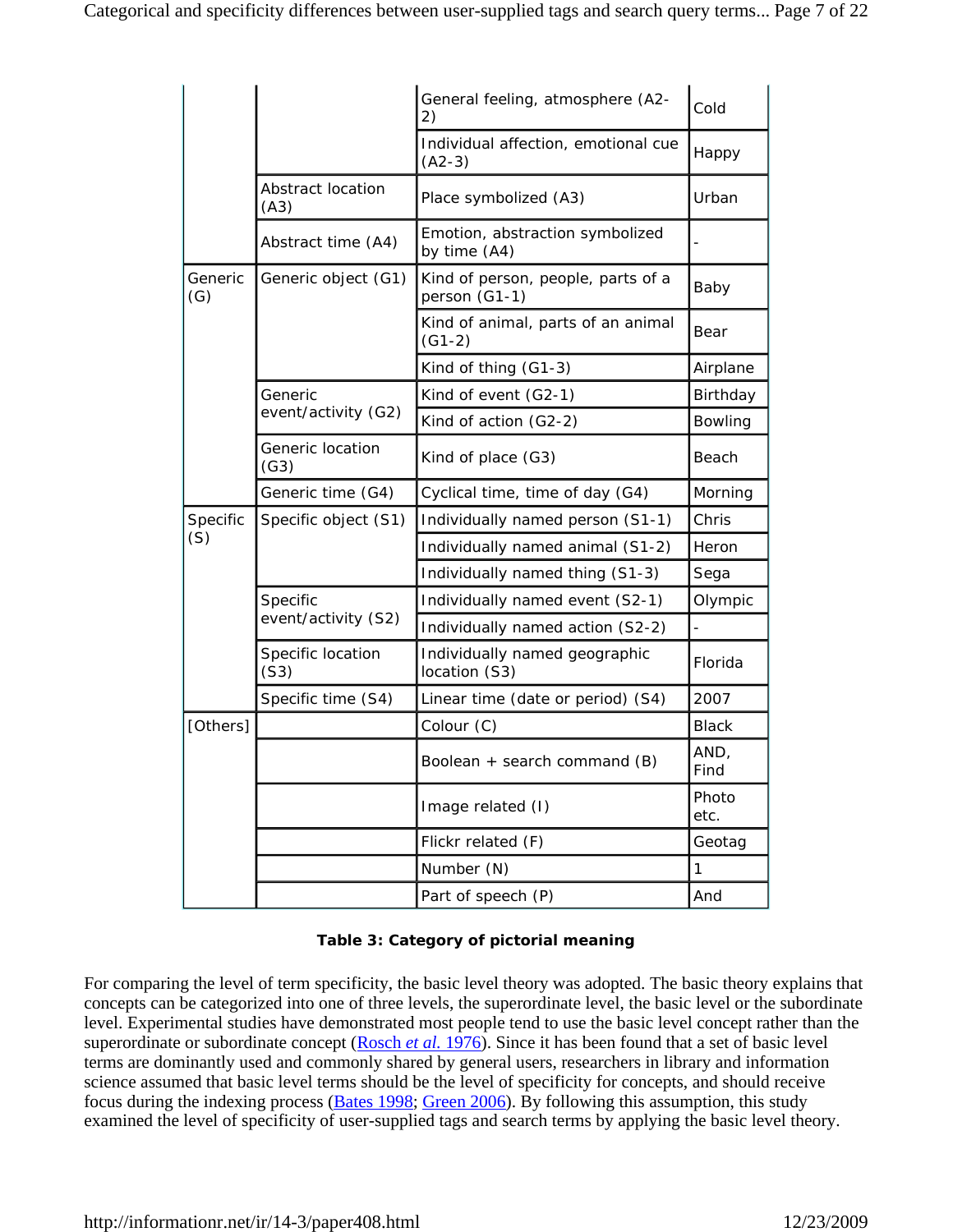Since most research on basic level theory has explored concrete objects and colours, this study also analysed tags and search terms in the *Generic* and *Colour* categories.

Rosch and her colleagues demonstrated features of superordinate, basic and subordinate categories through their empirical studies (Rosch *et al.* 1976), but they did not provide established criteria which can clearly distinguish those three categories; whereas, in information scince, some recent studies developed their coding schemes for applying the basic level theory (Green 2006; Rorissa 2008; Rorissa and Iyer 2008). This study attempted to establish a coding scheme which reflects an existing hierarchical structure among concepts in addition to considering features of three categories illustrated by previous studies.

This study made use of the hierarchies appearing in the Library of Congress Thesaurus for Graphic Materials (hereafter, 'the Thesaurus') by following three steps. First, it examined how nine taxonomies used in the empirical study of Rosch *et al.* (1976) are designated in the the Thesaurus hierarchy (Figure 1). We found that the absolute level of depth appearing in the Thesaurus hierarchy cannot be directly used in deciding three categories. For example, in the case of an **Object → Food → Fruit → Apple** hierarchy, the lowestlevel word, **Apple**, obviously satisfies features of the basic level, the upper three concepts belong to the superordinate level and this hierarchy does not include a subordinate level. The examples of **Hammer, Saws** and **Crosscut saws** shows that two basic-level terms, **Hammer** and **Saws**, belong to two different levels in the Thesaurus and a subordinate term **Crosscut saws** is placed at the same level as **Hammer**. Although the absolute depth of the Thesaurus's hierarchy cannot be a criterion for deciding basic-level categories, it was obvious that considering its hierarchical relations among concepts can help make decisions on basic levels. Therefore, secondly, other tags and terms not included in nine taxonomies but found in the Thesaurus were categorized into one of three levels. This was done by considering features of the three categories as well as Thesaurus hierarchies. Finally, tags and terms not included in the Thesaurus were also categorized in a consistent way (refer to Yoon(2009) for a more detailed explanation). With regards to basic level colours, the analysis process was more straightforward because eleven basic colours were identified in a previous study (Berlin and Kay 1969): black, white, grey, red, yellow, green, blue, pink, orange, brown, and purple.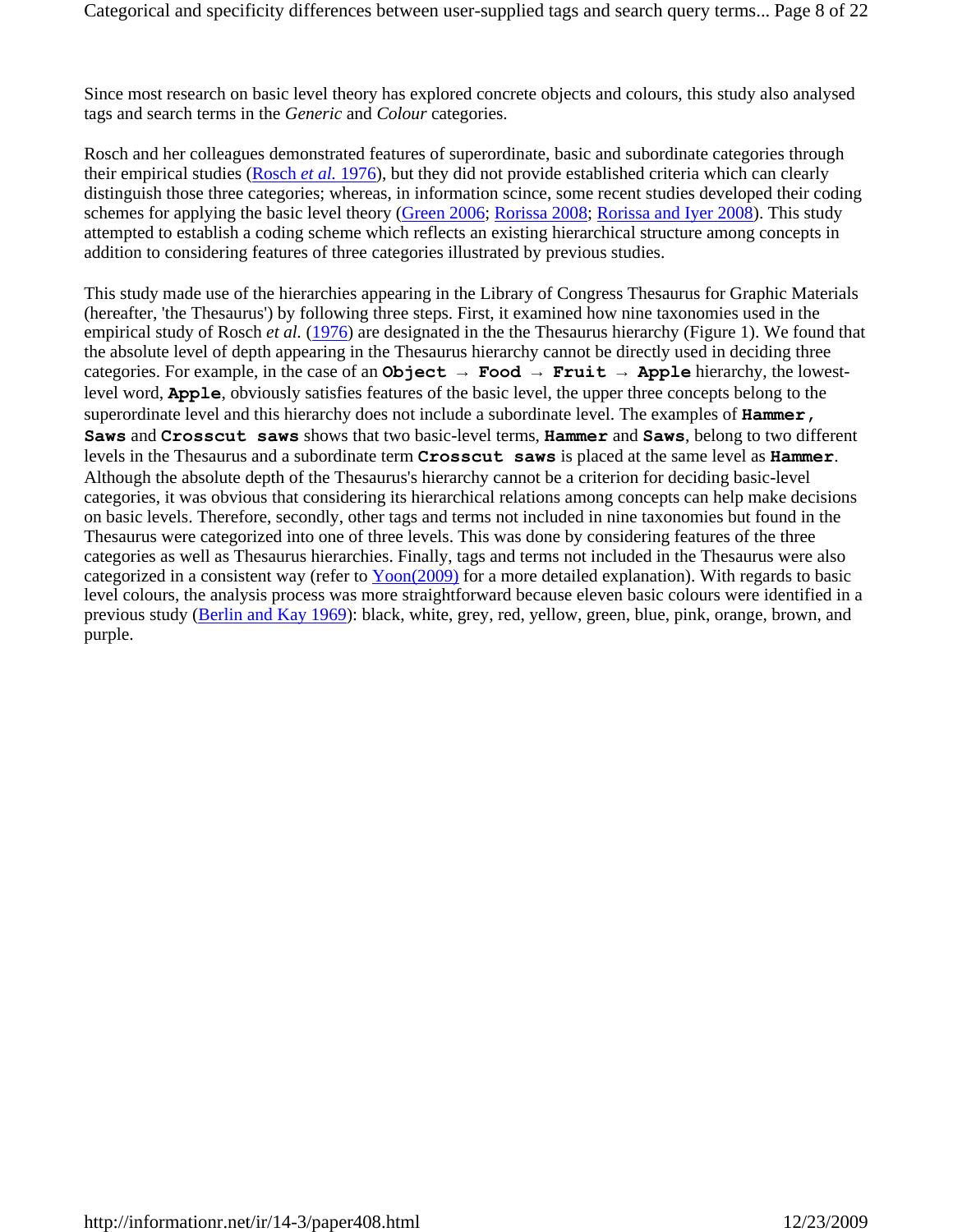

\* Superordinate, \*\* Basic level, and \*\*\* Subordinates in Rosch et al.'s nine taxonomies.

### **Figure 1. TGM hierarchy and Rosch's nine taxonomies. Bolded concepts exist in nine taxonomies used by Rosch** *et al.* **(1976)**

Categories and term specificity were coded by a trained masters' level student in the School of Library and Information Science at the University of South Florida. For checking the reliability of the coding for categorical analysis, two methods were used. First, tags and query terms were sorted by attribute and then alphabetical order, and then one of the researchers reviewed the coding, discussed with the student the anomalous codes and corrected anomalous codes (error rate < .01%). Secondly, another trained masters' level student in the same school performed coding checks on 10% of the records. The percentages of inter-coder agreement were 92% for user-supplied tags and 96.4% for search terms. The reliability of the coding for term specificity analysis was checked by examining inter-coder agreement. Again a trained masters' level student in the same school performed coding checks on 10% of the records. The percentages of inter-coder agreement were 89% for both user-supplied tags and search terms.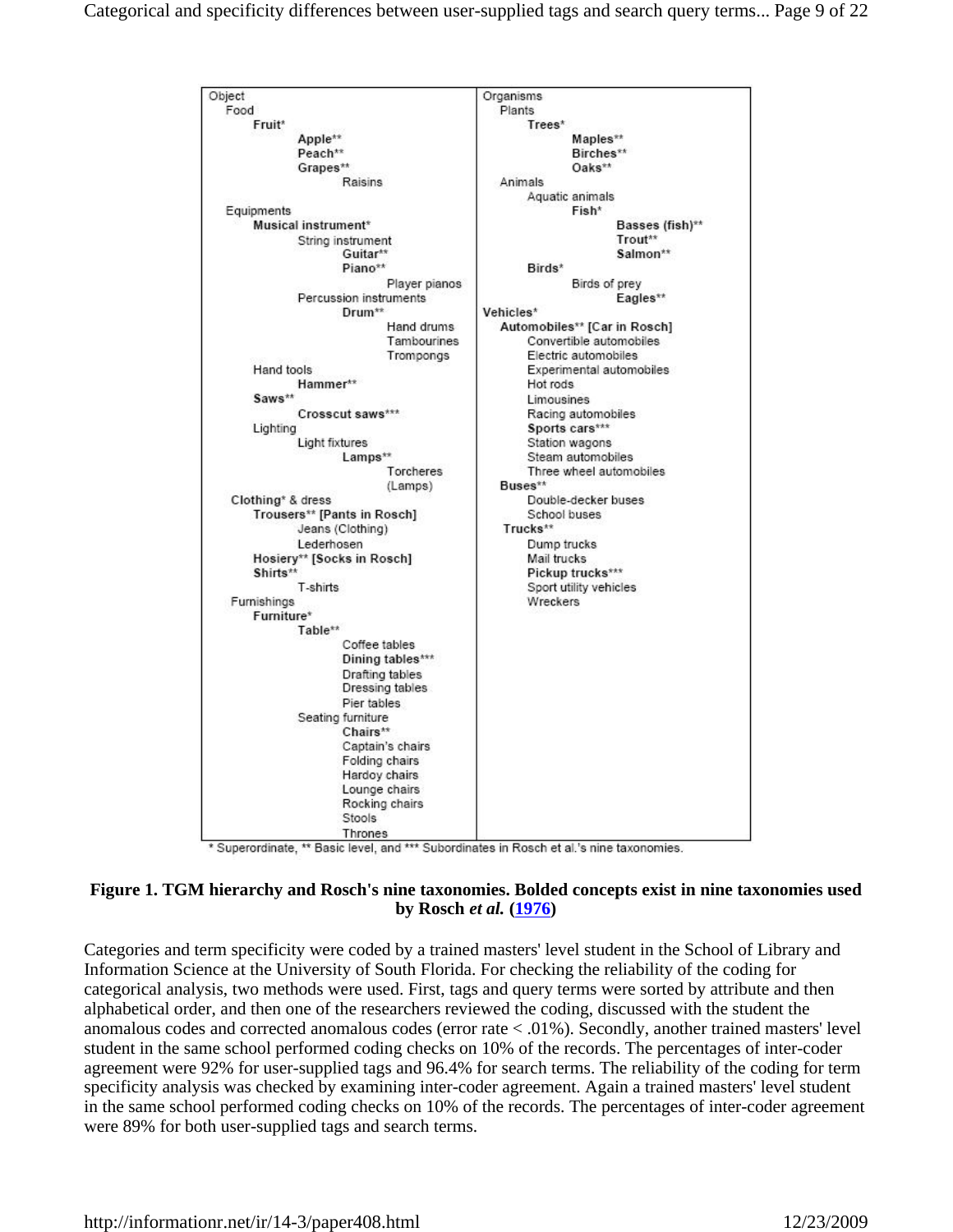# **Findings**

### **General description by categories**

As a way of identifying characteristics of user-supplied tags and search query terms, a general observation of categorical distributions was described, respectively. First, as shown in Table 4, categorical distributions of user-supplied tags were indicated with respect to the number of unique tags and tag occurrence. The Generic category is the highest number of unique tags (338 unique tags, 63.18%). The Specific category is the next holding 105 unique tags at approximately 20%. The Abstract category and *Flickr* category show similar percentages of 8.05% and 6.17%, respectively. The *Part of speech* category takes only three unique tags, less than 1%. It can be noted that there is uniformity across the number of unique tags and tag occurrence. The tags in the *Generic* category appeared most frequently, 4,905 times or 52.10%, and those in the *Specific* category appeared 2,740 times (29.97%). The *Flickr*, *Abstract* and *Colour* category appeared 697 times (7.45%), 594 times (6.35%) and 389 times (7.45%), respectively. In general, an overall observation between the number of unique tags and their occurrence confirms that categories with more unique terms have more occurrences of those unique tags.

|                | Unique tag         |       | Tag occurrence |       |  |
|----------------|--------------------|-------|----------------|-------|--|
| Category       | <b>Number</b><br>℅ |       | <b>Number</b>  | ℅     |  |
| Abstract       | 43                 | 8.04  | 594            | 6.35  |  |
| Colour         | 13                 | 2.43  | 389            | 4.16  |  |
| Generic        | 338                | 63.18 | 4.905          | 52.40 |  |
| Specific       | 105                | 19.63 | 2,740          | 29.27 |  |
| Part of speech | 3                  | 0.56  | 35             | 0.37  |  |
| Flickr         | 33                 | 6.17  | 697            | 7.45  |  |
| Total          | 535                | 100   | 9,360          | 100   |  |

#### **Table 4: Frequencies of unique tag and tag occurrence**

On the other hand, Table 5 shows the uniqueness and occurrence of search terms in three stages of the search process: initial, second, and third stages. Search term distributions in categories are opposite to tag distributions, with more unique tags appearing more frequently in tag distributions. It can be noted that there is little uniformity across the number of unique terms and term occurrence. In the initial stage, unique terms in the *Generic*, *Specific*, and *Abstract* categories account for more than 80%, but *Image related*, *Part of speech*, and *Boolean categories* comprise more than 75% of term occurrences. The tendency for several non-semantic terms to occur very frequently in image search queries similarly appeared in the second and third stages with slight variations. The search query terms in the *Generic* category show the highest percentage of unique terms in all three stages. In the case of term occurrence distributions, the *Image related* (I) category accounts for approximately 50% of total term occurrences. As mentioned above, users are supposed to include image related terms in order to articulate their visual information needs when using the Excite search engine. Also, this study finds that users frequently used Boolean (B) terms and Part of Speech (P) when articulating their search needs into queries.

In summary, as shown in Table 4 and Table 5, there are clear differences between tags and search query terms. More specifically, it is recognized that there is considerable discrepancy due to characteristics unique to either search query terms or tags. For instance, search query terms are likely to contain substantial numbers of *Image related* terms and *Boolean operators* in order to express users' visual information needs in a query form; whereas tags include *Flickr* related tags, which are only meaningful in *Flickr* communities. Since this study compares tags and search queries in order to see the potential of tags as a user-centred subject indexing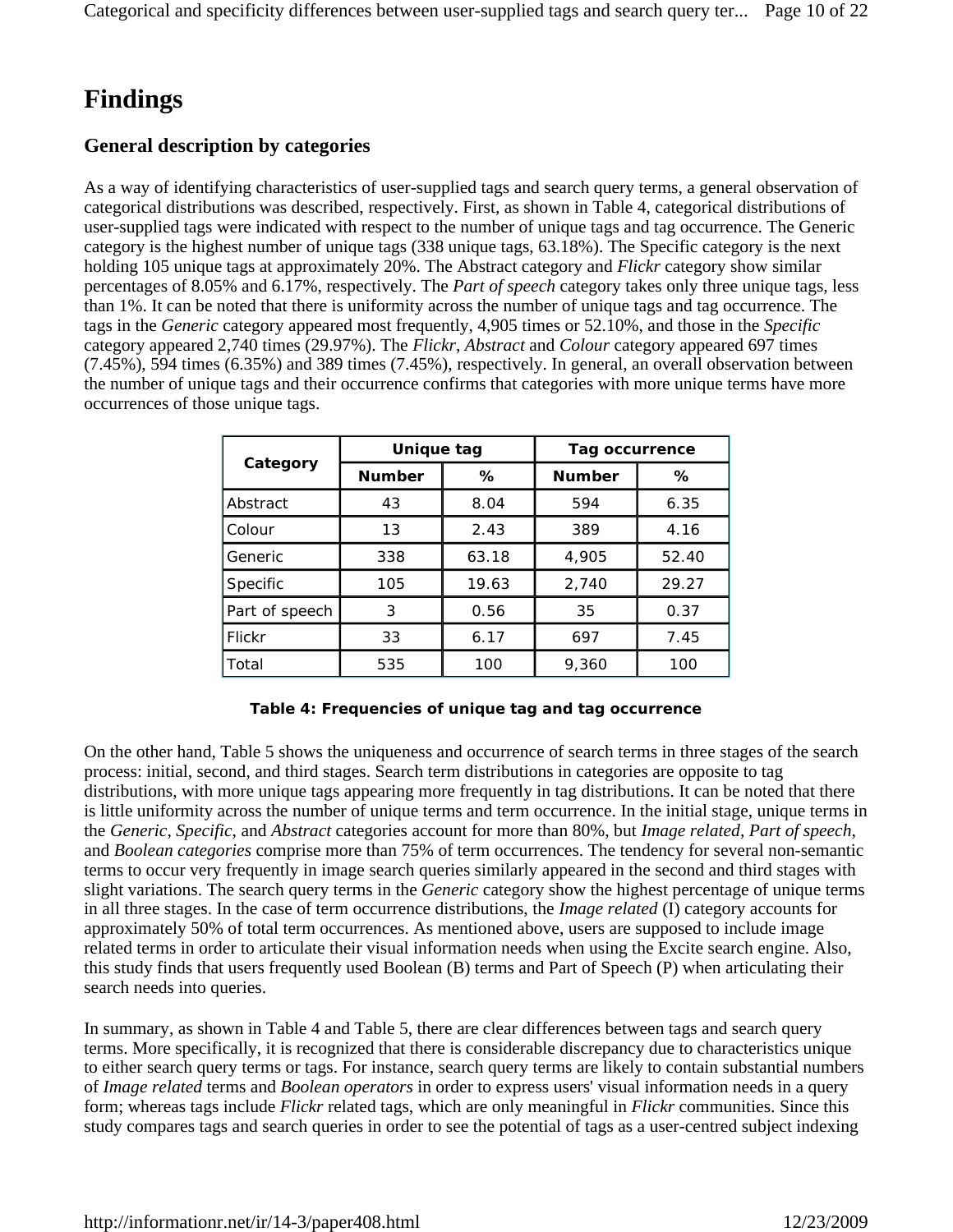|                                                                                                                           |     | Initial search term   |       |                           |                       | 2nd search term |                           |        |                       | 3rd search term |                           |        |
|---------------------------------------------------------------------------------------------------------------------------|-----|-----------------------|-------|---------------------------|-----------------------|-----------------|---------------------------|--------|-----------------------|-----------------|---------------------------|--------|
| Category                                                                                                                  |     | <b>Unique</b><br>term |       | <b>Term</b><br>occurrence | <b>Unique</b><br>term |                 | <b>Term</b><br>occurrence |        | <b>Unique</b><br>term |                 | <b>Term</b><br>occurrence |        |
|                                                                                                                           | No. | %                     | No.   | ℅                         | No.                   | %               | No.                       | %      | No.                   | ℅               | No.                       | %      |
| A                                                                                                                         | 81  | 13.41                 | 596   | 4.17                      | 18                    | 13.95           | 96                        | 3.47   | 6                     | 11.54           | 25                        | 2.27   |
| C                                                                                                                         | 8   | 1.32                  | 88    | 0.62                      | 3                     | 2.33            | 20                        | 0.72   | 1                     | 1.92            | 6                         | 0.55   |
| G                                                                                                                         | 276 | 45.70                 | 1904  | 13.32                     | 65                    | 50.39           | 326                       | 11.78  | 20                    | 38.46           | 93                        | 8.45   |
| S.                                                                                                                        | 138 | 22.85                 | 734   | 5.13                      | $12 \overline{ }$     | 9.30            | 47                        | 1.70   | 4                     | 7.69            | 12                        | 1.09   |
| P                                                                                                                         | 37  | 6.13                  | 1581  | 10.62                     | $12 \overline{ }$     | 9.30            | 422                       | 15.25  | 8                     | 15.38           | 180                       | 16.36  |
| N                                                                                                                         | 10  | 1.66                  | 49    | 0.34                      | 2                     | 1.55            | 7                         | 0.25   | 0                     | 0.00            | 0                         | 0.00   |
| L                                                                                                                         | 22  | 3.64                  | 7424  | 51.92                     | 14                    | 10.85           | 1294                      | 46.77  | 11                    | 21.15           | 547                       | 49.73  |
| B                                                                                                                         | 3   | 0.50                  | 1848  | 12.92                     | 2                     | 1.55            | 549                       | 19.84  | $\overline{2}$        | 3.85            | 237                       | 21.55  |
| O                                                                                                                         | 29  | 4.80                  | 138   | 0.97                      | 1                     | 0.78            | 6                         | 0.22   | 0                     | 0.00            | $\Omega$                  | 0.00   |
| Total                                                                                                                     | 604 | 100.00                | 14299 | 100.00                    | 129                   | 100.00          | 2767                      | 100.00 | 52                    | 100.00          | 1100                      | 100.00 |
| A: Abstract, C: Colour, G: Generic, S: Specific, P: Part of speech, N: Number, I: Image<br>related, B: Boolean, O: Others |     |                       |       |                           |                       |                 |                           |        |                       |                 |                           |        |

mechanism, it is reasonable to select semantically meaningful categories such as *Abstract*, *Colour*, *Generic*, and *Specific* as a way of analysing the differences between tags and search query terms.

#### **Table 5: Frequencies of unique search term and term occurrence**

### **Categorical comparisons**

Figure 2 demonstrates categorical distributions of unique terms used in tags, the initial search stage, the second search stage and the third search stage. As shown in Figure 2, the overall pattern among tags, initial search terms, second search terms, and third search terms are found to be similar. The *Generic* category accounts for the majority of tags and search terms in three different stages, and the *Colour* category comprises only a minor portion. The *Abstract* and *Specific* categories are second to the *Generic* categories, but the order between the two categories is dependent on whether they are in tags, initial search terms, second search terms, or third search terms.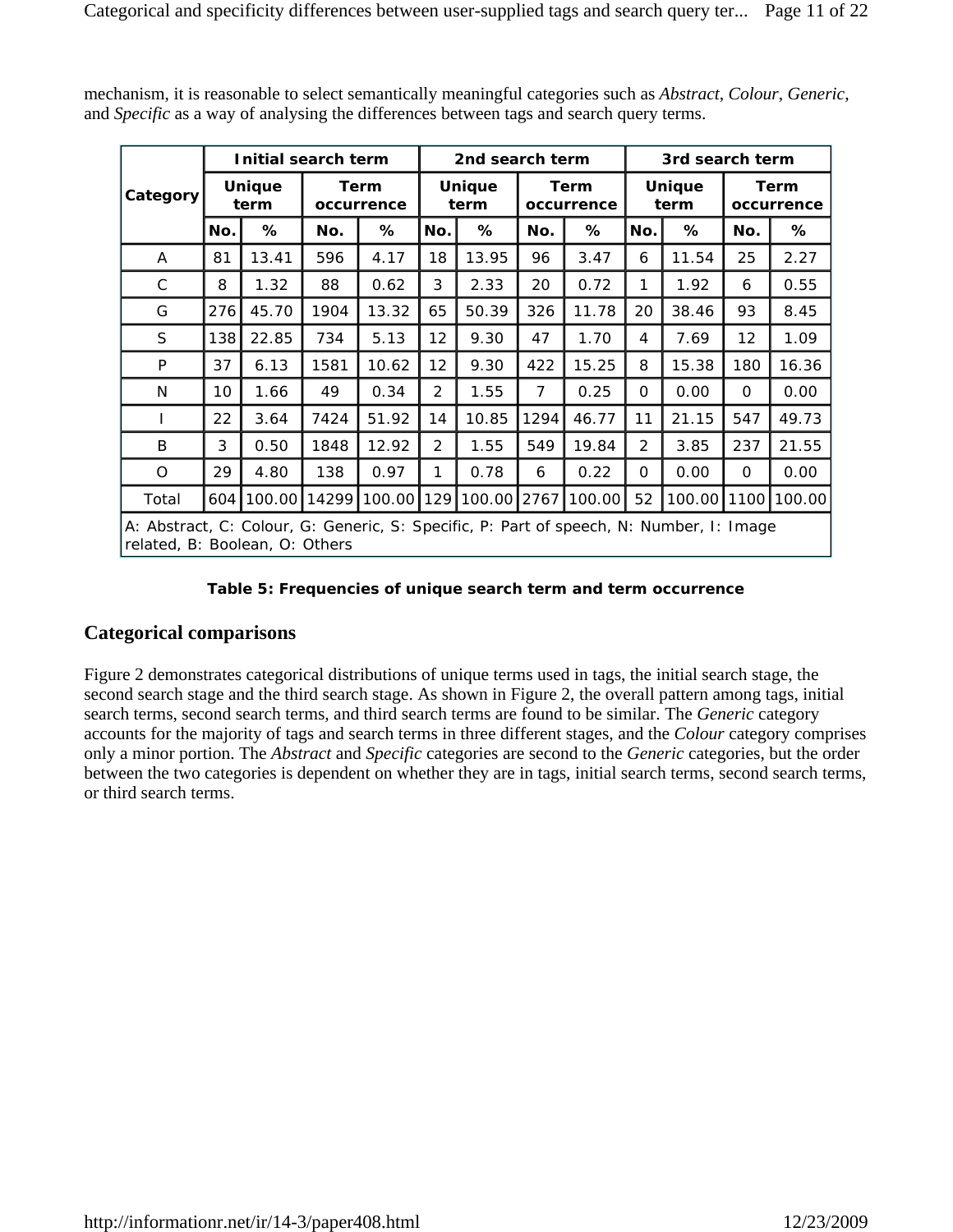

### **Figure 2. Categorical distribution of tags, initial, second, & third search terms**

Based on overall categorical distributions of tags and terms in three stages, a chi-squared test was used to examine whether differences among them are statistically significant. As shown in Table 6, there are significant differences in category distributions among the tag and the search terms in three stages. In addition, there are significant differences between the categories of tags and initial search terms. Even among the search terms in different stages, there are significant differences in categorical distributions.

| Row<br>variable     | Column<br>variable                          | Chi squared | df                  |       |  |
|---------------------|---------------------------------------------|-------------|---------------------|-------|--|
| Category            | Source<br>term                              |             |                     | р     |  |
| Abstract:           | Tag, Initial,<br>2nd, & 3rd<br>search terms | 34.422      | $(4-1)*(4-1)$<br>=9 | 0.000 |  |
| Colour:<br>Generic: | Tag & Initial<br>search term                | 23.562      | $(4-1)*(2-1)$<br>=3 | 0.000 |  |
| Specific            | Initial, 2nd,<br>& 3rd search<br>terms      | 13.359      | $(4-1)*(3-1)$<br>=6 | 0.038 |  |

#### **Table 6: Chi-squared results for category distribution**

| Tag | Initial search<br>term |  | 2nd search<br>term |  | 3rd search<br>term |  |
|-----|------------------------|--|--------------------|--|--------------------|--|
|     |                        |  |                    |  |                    |  |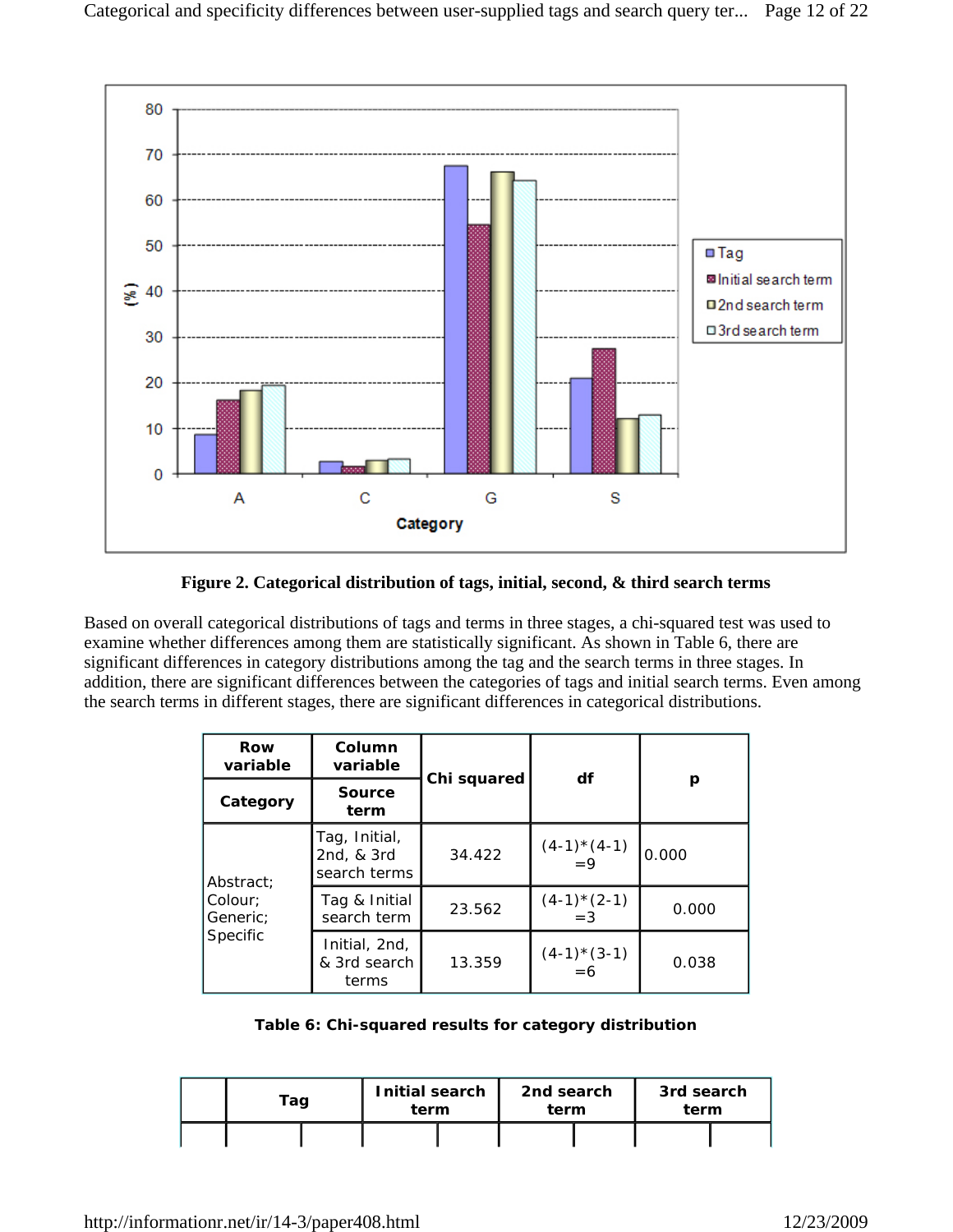|                          | Number         | %     | Number       | %     | Number l       | $\%$  | Number         | %     |
|--------------------------|----------------|-------|--------------|-------|----------------|-------|----------------|-------|
| A1                       | $\mathbf{1}$   | 0.20  | 8            | 1.59  | 2              | 2.04  | $\overline{2}$ | 6.45  |
| $A2-$<br>$\mathbf{1}$    | 20             | 4.01  | 37           | 7.36  | 9              | 9.18  | $\mathbf{1}$   | 3.23  |
| $A2-$<br>$\overline{2}$  | 11             | 2.20  | 27           | 5.37  | 5              | 5.10  | 2              | 6.45  |
| $A2-$<br>3               | $\overline{7}$ | 1.40  | 5            | 0.99  | $\mathbf{1}$   | 1.02  | $\mathbf{1}$   | 3.23  |
| A2                       | 38             | 7.62  | 69           | 13.72 | 15             | 15.31 | 4              | 12.90 |
| A <sub>3</sub>           | 4              | 0.80  | 4            | 0.80  | 1              | 1.02  | 0              | 0.00  |
| A4                       | $\mathbf 0$    | 0.00  | 0            | 0.00  | 0              | 0.00  | 0              | 0.00  |
| Α                        | 43             | 8.62  | 81           | 16.10 | 18             | 18.37 | 6              | 19.35 |
| $\mathsf C$              | 13             | 2.61  | 8            | 1.59  | 3              | 3.06  | $\mathbf{1}$   | 3.23  |
| $G1-$<br>$\mathbf{1}$    | 28             | 5.61  | 48           | 9.54  | 17             | 17.35 | 6              | 19.35 |
| $G1 -$<br>$\overline{2}$ | 31             | 6.21  | 32           | 6.36  | 6              | 6.12  | $\mathbf{1}$   | 3.23  |
| $G1 -$<br>3              | 189            | 37.88 | 109          | 21.67 | 23             | 23.47 | 8              | 25.81 |
| G <sub>1</sub>           | 248            | 49.70 | 189          | 37.57 | 46             | 46.94 | 15             | 48.39 |
| $G2 -$<br>$\mathbf{1}$   | 11             | 2.20  | 8            | 1.59  | 4              | 4.08  | $\mathbf{1}$   | 3.23  |
| $G2 -$<br>$\overline{2}$ | 19             | 3.81  | 39           | 7.75  | $\overline{7}$ | 7.14  | 0              | 0.00  |
| G <sub>2</sub>           | 30             | 6.01  | 47           | 9.34  | 11             | 11.22 | $\mathbf{1}$   | 3.23  |
| G <sub>3</sub>           | 52             | 10.42 | 34           | 6.76  | $\overline{7}$ | 7.14  | 3              | 9.68  |
| G4                       | 8              | 1.60  | 6            | 1.19  | $\mathbf{1}$   | 1.02  | $\mathbf{1}$   | 3.23  |
| G                        | 338            | 67.74 | 276          | 54.87 | 65             | 66.33 | 20             | 64.52 |
| $S1-$<br>$\mathbf{1}$    | 13             | 2.61  | 49           | 9.74  | 6              | 6.12  | $\mbox{O}$     | 0.00  |
| $S1-$<br>$\overline{2}$  | $\overline{2}$ | 0.40  | $\mathbf{1}$ | 0.20  | 0              | 0.00  | $\mathbf{O}$   | 0.00  |
| $S1-$<br>$\mathfrak{Z}$  | $\overline{2}$ | 0.40  | 32           | 6.36  | 3              | 3.06  | $\mbox{O}$     | 0.00  |
| S1                       | 17             | 3.41  | 82           | 16.30 | 9              | 9.18  | $\mathbf 0$    | 0.00  |
| $S2-$<br>$\mathbf{1}$    | 3              | 0.60  | 6            | 1.19  | $\mathbf{1}$   | 1.02  | $\mathbf{1}$   | 3.23  |
| $S2-$<br>$\overline{c}$  | 0              | 0.00  | 0            | 0.00  | 0              | 0.00  | 0              | 0.00  |
| S <sub>2</sub>           | 3              | 0.60  | 6            | 1.19  | $\mathbf{1}$   | 1.02  | $\mathbf{1}$   | 3.23  |
| S <sub>3</sub>           | 76             | 15.23 | 45           | 8.95  | $\overline{2}$ | 2.04  | 3              | 9.68  |
| S4                       | 9              | 1.80  | 5            | 0.99  | 0              | 0.00  | $\mathsf O$    | 0.00  |
| S                        | 105            | 21.04 | 138          | 27.44 | 12             | 12.24 | $\overline{4}$ | 12.90 |
|                          |                |       |              |       |                |       |                |       |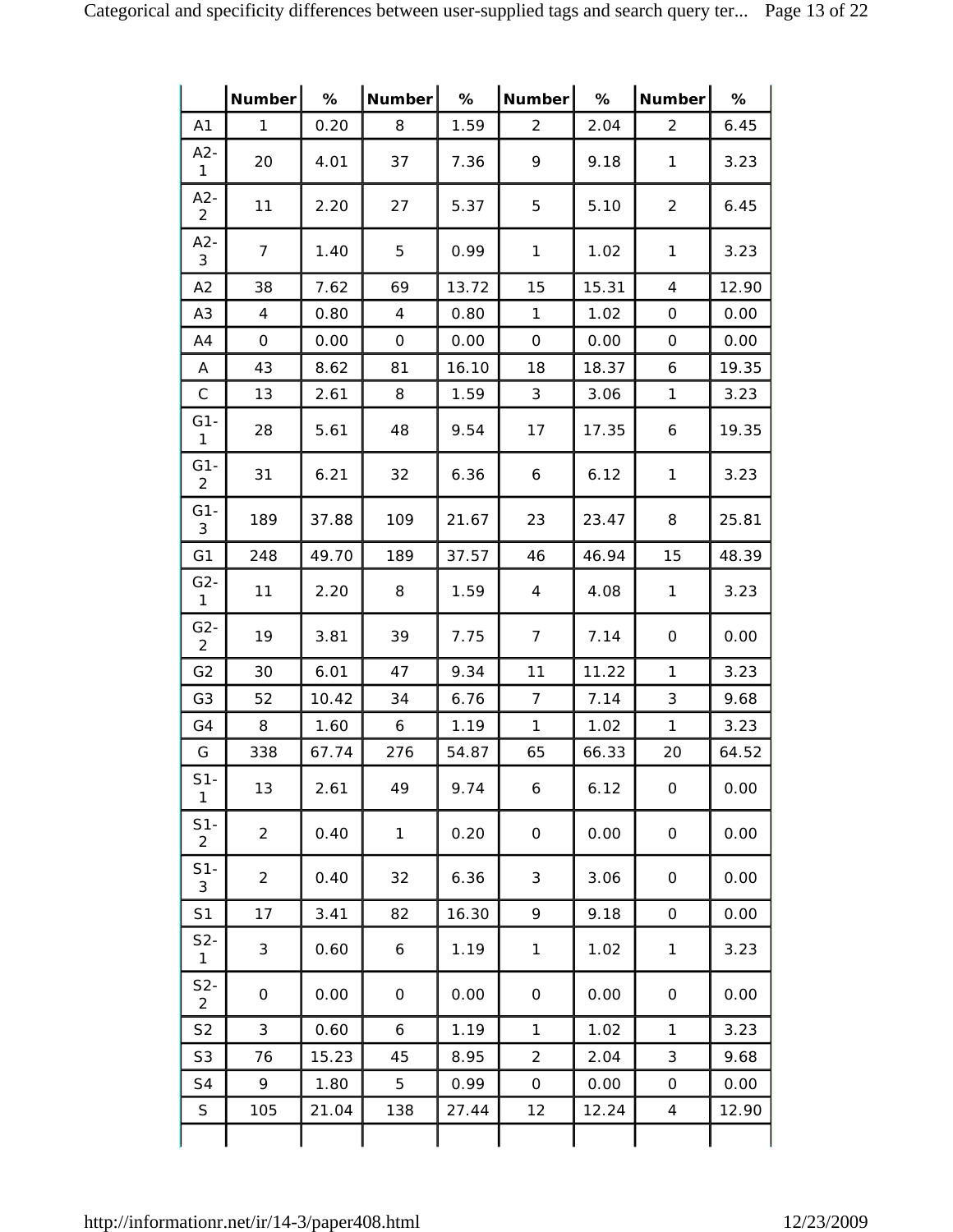| (A: Abstract, C: Color, G: Generic, S: Specific) |  |  |  |  |
|--------------------------------------------------|--|--|--|--|

**Table 7: Frequencies of tag and search terms in four categories**

As shown in Table 7, categorical distributions were analysed in detail using the sub-categories for *Abstract*, *Colour, Generic*, and *Specific*. From the *Abstract* category, image searchers on the Web used abstract terms more frequently in all three search stages compared to *Flickr* users (8.62% in tags vs. 16.10% in initial search, 18.37% in second search, and 19.35% in third search). More specifically, Figure 3 presents various search terms that appear in the *Mythical and fictitious beings* (A1) and the *Emotion/Abstraction* (A2) categories. In the A1 category, terms such as angel, devil, gods, ghost and so on, were only found as search terms. In the A2 category, search terms in *Symbolic value* (A2-1) and *Atmosphere* (A2-2) were more diverse than tags. The *Abstract location* category (A3), however, was identified nearly in similar proportions. The *Abstract time* category (A4) was neither used in tags or search query terms.



**Figure 3. Detailed comparison in the** *Abstract* **category**

For the *Colour* category, it was found that basic colour terms identified in a previous study (Berlin and Kay 1969) were used in both tags and search query terms.

By examining the subcategories of the *Generic* category in Figure 4, it can be noted that the subcategories of G1-3 (*Kind of thing*), G1-2 (*Kind of animal*), G2-1 (*Kind of event*), and G3 (*Generic location*) present more diversity in tags than in search query terms. One plausible explanation for this can be deduced by considering photo-storing behaviors in *Flickr*. Just as with analogue photo albums, users might use *Flickr* to store travel photos, pet photos, etc. In this sense, image taggers are more likely to use various generic terms compared to image searchers on the Web. On the other hand, search query terms in G1-1 (*Kind of person*) and G2-2 (*Kind of action*) are more various compared to tags. Whereas it was difficult to identify what type of G2-2 terms were more frequently used as search queries, in the G1-1 category, terms representing people's occupations (fighter, knights, president, queens, sailor, slave, wife and so on) were prominent in search terms.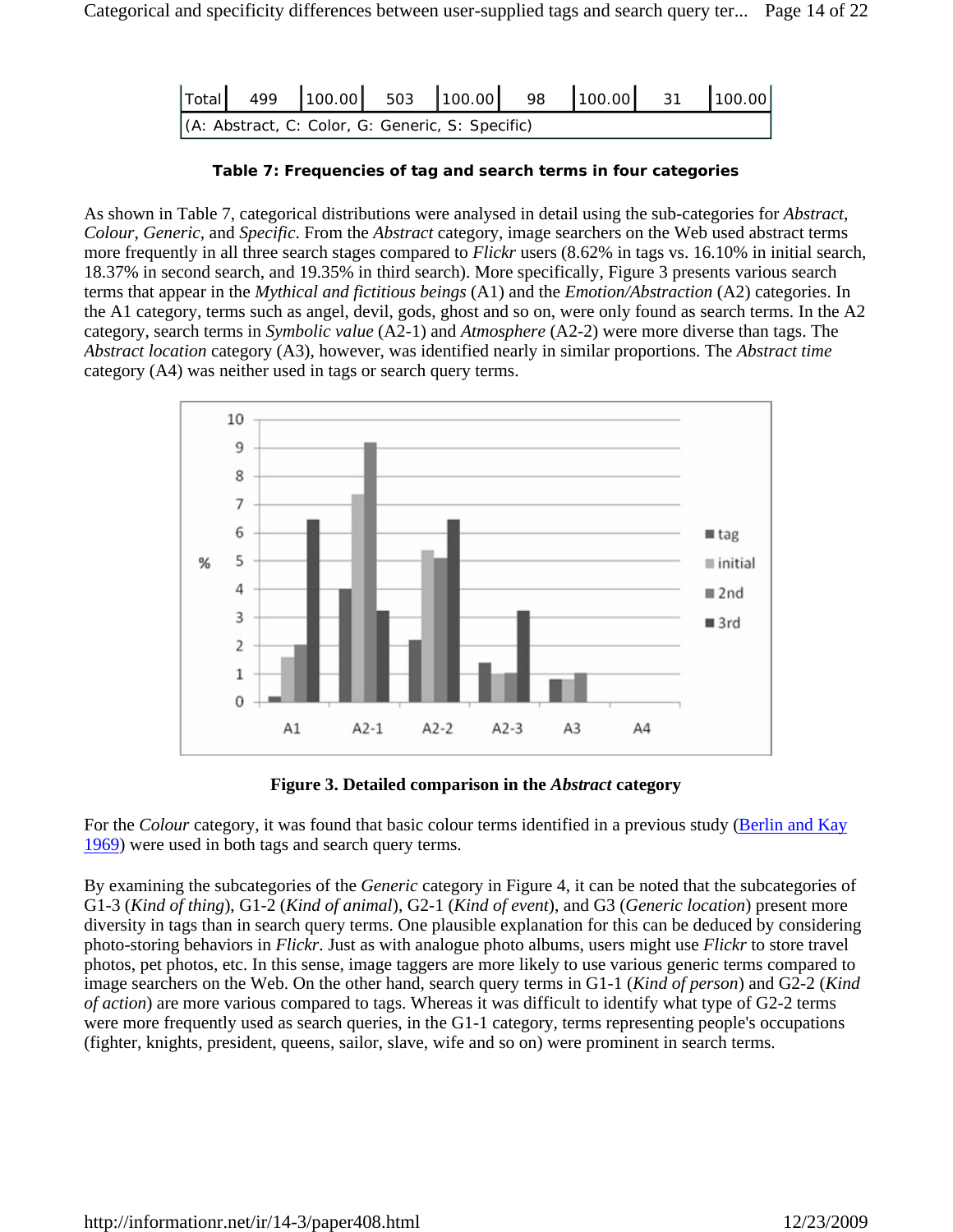

**Figure 4. Detailed comparison in the** *Generic* **category**

The *Specific* category is shown in Figure 5. By examining subcategories, it was found that tags in S1-2 (*Individually named animal*), S3 (*Individually named geographic location*), and S4 (*linear time: date and period*) were more diversely used than search query terms in overall, mainly because of S3 (15.23% out of 21.04%). This result can be comprehended in terms of *Flickr*'s photo album features, because *Flickr* users often apply *Specific location* names when they upload their pictures for their travel photos and there are only a limited number of popular places where people travel. On the other hand, S1-1 (*individually named person*), S1-3(*individually named thing*), and S2-1(*individually named event*) were in a variety of search terms compared to tags. This trend can be understood due to search engines' general usages, since users often want to find photos of celebrities, cartoon or movie characters, and specific brand names. For S2-2 (*individually named action*), there was no incidence in tags or search query terms.



**Figure 5. Detailed comparison in the** *Specific* **category**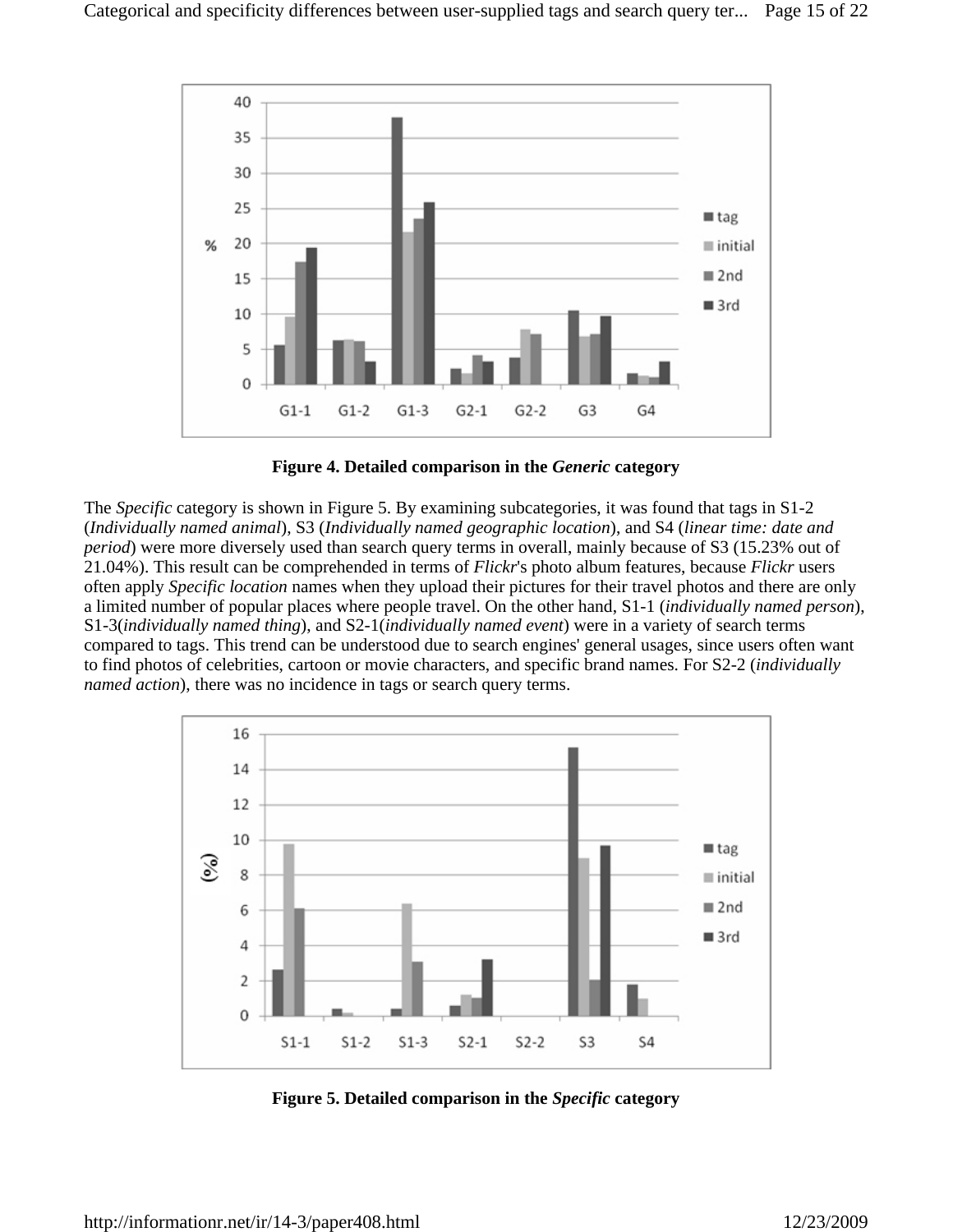### **Term specificity comparison**

With respect to term specificity in tags and search query terms, the level of term specificity was examined in the *Colour* and *Generic* categories based on the basic level theory. In the case of the *Colour* category, eleven basic colour names were used in tags and all stages of search terms. In the *Generic* category, as noted in Table 8 and Figure 6, the overall distribution of term specificity among tags and search terms was similar; the distribution pattern, with basic level concepts most frequent, was also consistent with the related studies' results. However, this study result also demonstrated that compared to tags, search engine users tend to use subordinate level terms less frequently (13.61% from tag vs. 6.88%, 6.15% & 5.00% from search terms). In addition, contrasting basic and subordinate levels, it seems that the superordinate level in search terms on the Web relatively increases as users revise search query terms toward second and third search phases. In other words, while *Flickr* users tag images by using more specific terms, Web searchers tend to use superordinate terms more frequently and attempt broader terms when revising initial search queries.

| Level         | Tag           |        | Initial search<br>term |        | 2nd search<br>term |        | 3rd search<br>term |        |
|---------------|---------------|--------|------------------------|--------|--------------------|--------|--------------------|--------|
|               | <b>Number</b> | ℅      | <b>Number</b>          | %      | <b>Number</b>      | ℅      | <b>Number</b>      | %      |
| Superordinate | 20            | 5.92   | 18                     | 6.52   | 8                  | 12.31  | 4                  | 20.00  |
| <b>Basic</b>  | 272           | 80.47  | 239                    | 86.59  | 53                 | 81.54  | 15                 | 75.00  |
| Subordinate   | 46            | 13.61  | 19                     | 6.88   | 4                  | 6.15   |                    | 5.00   |
| Total         | 338           | 100.00 | 276                    | 100.00 | 65                 | 100.00 | 20                 | 100.00 |





### **Figure 6. Graphical representation of basic level distribution**

A chi-squared analysis was performed at the level of term specificity of the *Generic* category to determine whether there were any statistically significant differences among tags, initial search terms, second search terms, and third search terms. As shown in Table 9, it was found that there are significant differences in basic level distribution among the tags and three stages of search terms. Further analysis shows that whereas there is a significant difference between tags and initial search terms, there is no significant difference among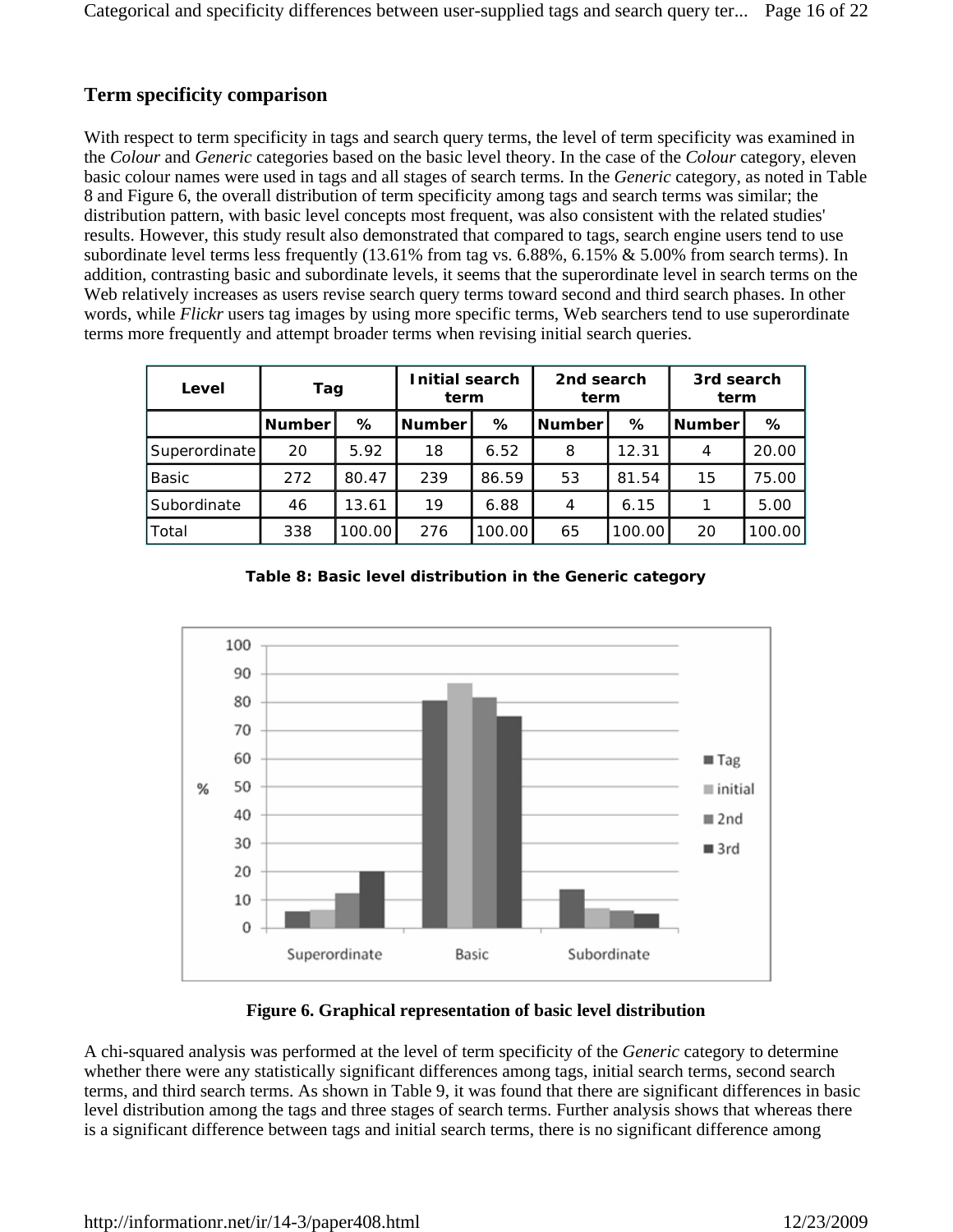search terms in the three stages.

| Row variable                            | Column<br>variable                          |             |                      |       |  |
|-----------------------------------------|---------------------------------------------|-------------|----------------------|-------|--|
| <b>Term</b><br>specificity<br>level     | <b>Source</b><br>term                       | chi squared | df                   | р     |  |
|                                         | Tag, Initial,<br>2nd, & 3rd<br>search terms | 17.297      | $(3-1)*(4-1)$<br>=6  | 0.008 |  |
| Superordinate;<br>Basic;<br>Subordinate | Tag & Initial<br>search term                | 7.265       | $(3-1)*(2-1) = 2$    | 0.026 |  |
|                                         | Initial, 2nd,<br>& 3rd search<br>terms      | 6.139       | $(3-1)*(3-1)$<br>= 4 | 0.189 |  |

| Table 9: Chi-squared results for basic level distribution |  |  |  |
|-----------------------------------------------------------|--|--|--|
|-----------------------------------------------------------|--|--|--|

### **Discussion**

Recent studies have utilized user-supplied tags, especially *Flickr* tags, as a way of representing images from users' perspectives and for indexing schemes and thesaurus constructions. Although these endeavours have been conducted on the assumption that user-supplied tags have considerable potential as a user-centred organization mechanism, there has been little research to understand how these tags compare to search terms. This study investigated the features of tags and search query terms by categorical comparisons and the level of specificity comparisons. In addition to examining overall patterns, statistical analyses were conducted to examine whether there were any significant differences in categories and specificity levels between tags and search query terms in three different stages.

In general, tags, initial, second, and third search terms appeared to have similar categorical and term specificity distribution; however, the results of chi-squared analyses demonstrated that there are significant differences both in categories and term specificity between tags and search query terms. Since this research is one of the first studies to compare tags and search queries, these findings can be explained in many ways. Explanations from a more fundamental perspective would be desirable in this sense. First, although both *Flickr* and Web search engines contain general or non-domain-specific image collections which are open to public users, there exist to some extent unique characteristics that inherently distinguish the two collections. *Flickr* users tag their own images not only for sharing with others (i.e., indexing), but also for storing and organizing their photos (i.e., describing), whereas search engine users search images (i.e., retrieving), which have been created by others without any concrete ideas of which images are searchable and how. For example, *Flickr* users often upload pictures from their travels, producing many general and specific location tags, whereas search engine users are more likely to search pictures on the basis of specific information such as celebrities' names, cartoon characters, and products with specific brand names.

Secondly, a task-oriented perspective can explain differences between describing tasks in tags and retrieving tasks in queries. In the case of the *Abstract* category, this result is consistent with Jogensen's (1995; 1998) and Fidel's (1997) results which showed that users have a tendency to use abstract terms more frequently in retrieving tasks than in describing tasks. Again, this result supports the idea which emphasizes the importance of providing an access mechanism for abstract categories in image retrieval systems, in spite of the difficulties in representing abstract messages (Greisdorf and O'Connor 2002; Black *et al.* 2004; Enser *et al.* 2007). The results of the analysis of term specificity level also can be understood on the same basis. As found in previous basic level studies on images (Jogensen 2003; Rorissa 2008), overall basic level terms were dominant in tags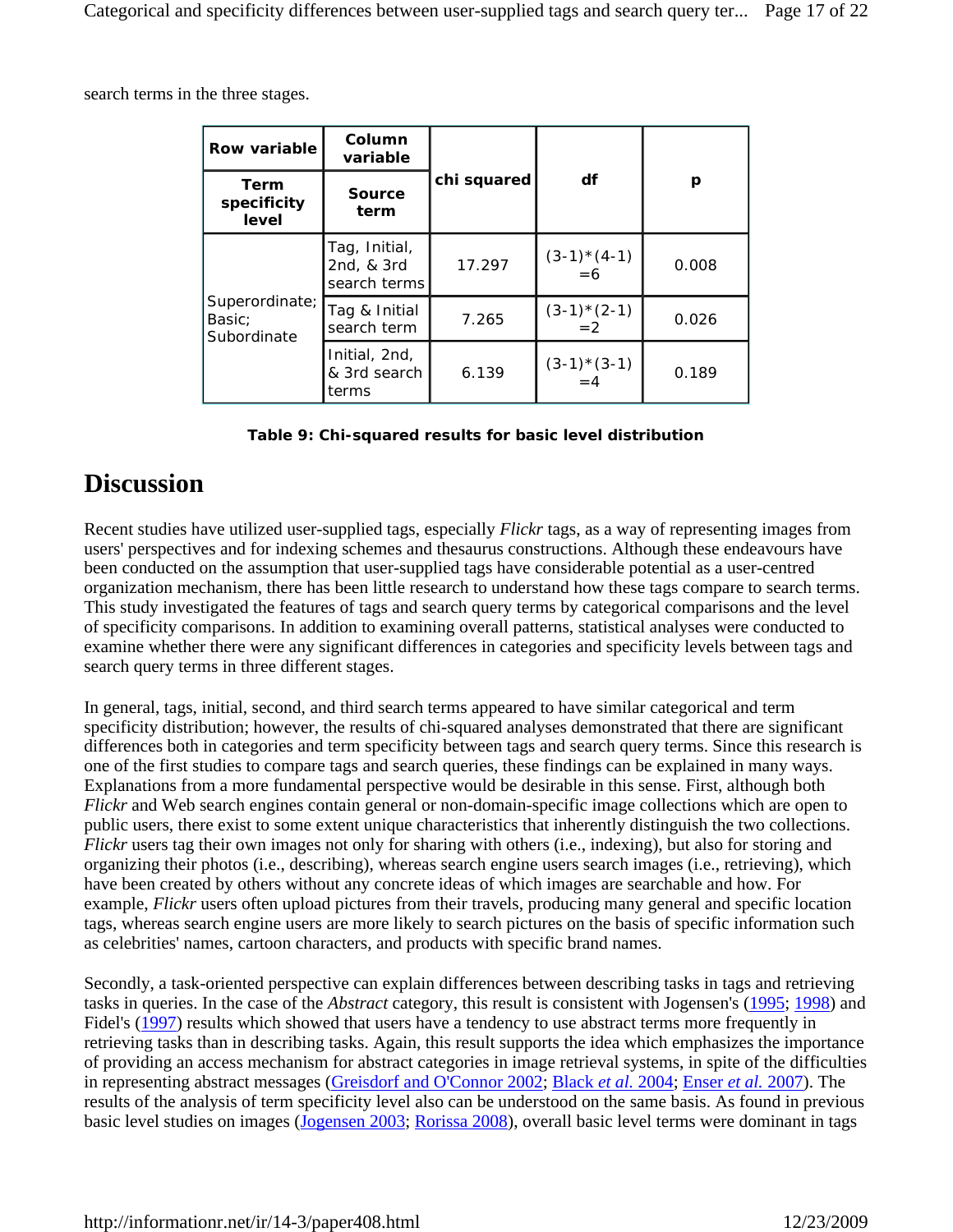as well as all stages of search terms. However, when statistically comparing tags and search queries, it was found that there are differences in the level of term specificities between describing and searching tasks; image searchers who do not have a clear idea of what they want to find are more likely to use superordinate level terms, whereas *Flickr* users who describe their own photographs tend to use subordinate terms more frequently than searchers.

In this sense, the findings of this study might present a challenge to current research efforts on utilizing usersupplied tags as a promising access point for images. As introduced in the Related studies section, lines of research have attempted to utilize *Flickr* tags in order to understand users' image describing patterns as well as to develop a user-centred controlled vocabulary. These recent studies have been based on the assumption that frequently used terms in *Flickr* can be an access point in the image search process. Overall, patterns of categorical and specificity distribution results support this approach. However, statistical results demonstrated significant differences in categorical distribution and term specificity levels. The findings of this study suggest that although *Flickr* tags, which are currently the most popular image tagging system, can be a valuable source for understanding user-centred image representation patterns, it is important to consider its image collection features and its user groups - i.e., Flickr users describe their own pictures. In other words, *Flickr* tags can provide some basics for public users' image describing behaviours in general, but they need to be customized depending on the collection. In addition, the findings of this study suggest collecting tags should be collected for each collection, if possible, and then utilized for that particular collection, such as in the Steve Museum project.

In addition to the comparisons between tags and search terms, this study compared search terms in different stages. In general, tags and initial search query terms are similar in terms of overall categorical distributions. The *Generic* category is the most popular followed by the *Specific* and the *Abstract* categories; the *Colour* category is the least popular. On the other hand, compared to initial search query terms, second search query terms and third search query terms present slightly different categorical distributions, as the *Abstract* and *Generic* categories are more frequently used, and the *Specific* category is less prominently used. Although a significant difference was not identified, the term specificity level analysis showed that searchers tend to adopt more superordinate terms instead of subordinate terms as they revise search terms. This implies that an image retrieval system should facilitate users revising their searches by providing semantically related concepts including related abstract terms and superordinate concepts. Also, if users tend to avoid terms in the *Specific* category due to the difficulties in finding alternative specific terms, the image retrieval system should provide useful guidelines for alternative terms - either other terms in the *Specific* category or related terms in the *Generic* category - for terms in *Specific* category.

# **Conclusion**

Image descriptions supplied by users are clearly good resources to adopt when constructing user-centred indexing systems. Many efforts have attempted to understand the characteristics and features of tags, while little empirical research exists to explore user-supplied tags compared to search queries. In this sense, this study explored the differences between tags and queries submitted for searching images in order to investigate the features and characteristics of user-supplied tags in terms of user-centred indexing system construction.

This study identified differences between user-supplied tags and search queries for images in terms of categories and levels of specificity. Overall distribution of categories and levels of specificity were found to be similar between user-supplied tags and search query terms. The *Generic* category is the most frequently used for both tags and search query terms. Following the *Generic* category, the *Specific* and *Abstract* categories were next in frequency. The *Colour* category was identified as the least used category.

The findings of this study are in line with previous research (Chen 2001; Collins 1998; Choi and Rasmussen 2003; Jogensen 1998). Regarding levels of specificity, distribution in three levels (superordinate, basic, and subordinate) demonstrated that the basic level was most frequently used. Superordinate and subordinate levels followed. Moreover, statistical analyses on distributions were performed to examine whether the differences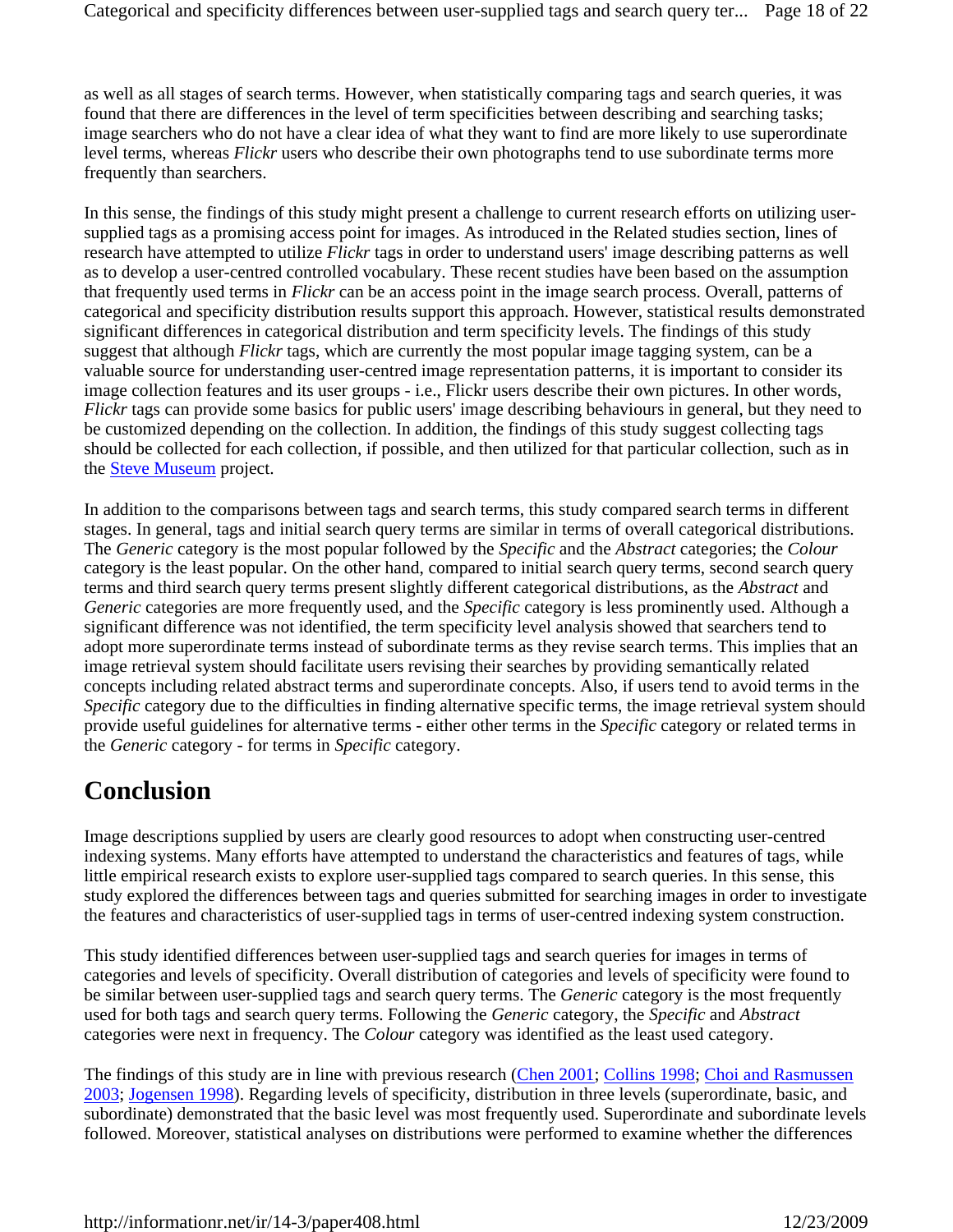in categories and levels were statistically significant. In regards to categories, significant differences were found among tags, initial search terms, second search terms, and third search terms. Statistical analyses on the level of specificity demonstrated significant differences between tags and the three stages of search query terms, but no significant differences among the three different stages of a single search. While many possible explanations can be applied to the results of this study, one fundamental reason for these differences in categories and levels of specificity can be induced from the inherent functionality of each collection, *Flickr* and image search engines on the Web. For instance, tags in *Flickr* are mainly created for storing and sharing, not considering retrieval uses, while search queries for images on the Web are primarily for searching images. Another fundamental perspective is to understand the inherent differences because of dissimilar tasks such as searching and describing an image.

These findings have fundamental and practical implications. Basically, the findings of this study imply that directly utilizing *Flickr* tags on user-centred indexing systems needs to be reconsidered. It is desirable to take into account collections, users' features, and differences in tasks when designing user-oriented index systems. More practically, involvement would at least address interface design issues of image searching and tagging. In terms of image searching and tagging interface design, the results in this work provide categorical and specificity guidelines for designing image retrieval and tagging system interfaces. For instance, image tagging and searching interfaces could employ appropriate categories and levels of specificity as users progress their searches.

Evidently, future studies and analyses are necessary to further comprehend the relationships between usersupplied tags and search queries for images. This study compared two different data sets, *Flickr* and Web search queries. It is a meaningful approach to have used the most popular image tagging system in analysing user-tagging behaviors, because it demonstrated that *Flickr* tags have their own unique features which cannot simply be generalized for other image collections. However, in order to investigate differences between two tasks, tagging and searching, future studies should compare two data sets which are extracted from a single collection. Also, tags might exist which do not match search queries but would assist users to navigate or browse image collections. Therefore, in addition to comparing tags and queries in quantitative ways, it should be investigated how users use tags during the actual image search process and how tags improve search effectiveness. Another future research area proposed by the current study is image search query reformulation. As this study demonstrated changes from initial search queries to transformed queries, once reformulation patterns can be specified, they will be useful in designing an interactive image retrieval system which effectively support the query revising process of users.

# **Acknowledgements**

The authors gratefully acknowledge Dr. Jim Jansen's generous sharing of Excite data and insightful reviews from two anonymous reviewers. We also thank Stacy Davis for her assistance in data analysis and Ga Young Lee for her various assistance.

### **References**

- Armitage, L.H. & Enser, P.G.B. (1997). Analysis of user need in image archives. *Journal of Information Science*, **23**(4), 287-299.
- Aurnhammer, M., Hanappe, P. & Steels, L. (2006). Integrating collaborative tagging and emergent semantics for image retrieval. *In Proc. Of the Collaborative Web Tagging Workshop* Retrieved November 10 2008 from http://www3.isrl.illinois.edu/~junwang4/langev/localcopy/pdf/aurnhammer06semanticsWWW.pdf Archived by WebCite® at http://www.webcitation.org/5j0KFvhoy)
- Bates, M. (1998). Indexing and access for digital libraries and the Internet: human, database, and domain factors. *Journal of the American Society for Information Science*, **49**(13), 1185- 1205.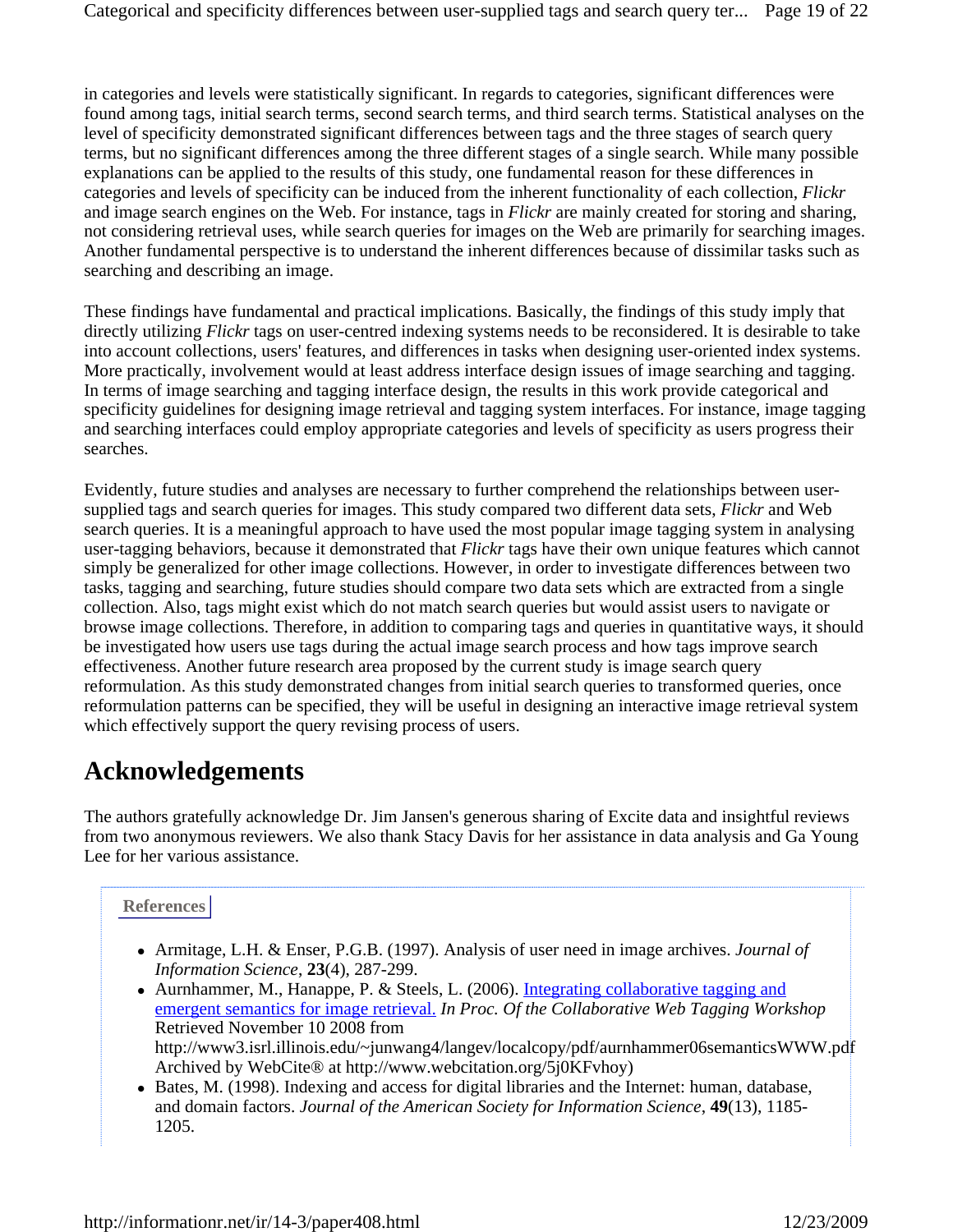- Batley, S. (1988). Visual information retrieval: browsing strategies in pictorial databases. In: *Online information/'88*, Vol. 1, (Proceedings of the 12th International Online Information Meeting). (pp. 373-381). Oxford: Learned Information Ltd.
- Bearman, C. & Trant, J. (2005). Social terminology enhancement through vernacular engagement: exploring collaborative annotation to encourage interaction with museum collections. *D-Lib Magazine*, **11**(9). Retrieved June 2 2008 from http://www.dlib.org/dlib/september05/bearman/09bearman.html (Archived by WebCite® at http://www.webcitation.org/5j0KZ04nl)
- Berlin, B. & Kay, P. (1969). *Basic color terms: their universality and evolution*. Berkeley, CA: University of California.
- Black, J.A., Kahol, K., Tripathi, P., Kuchi, P. & Panchanathan, S. (2004). *Indexing natural* images for retrieval based on kansei factors. In *Human Vision and Electronic Imaging IX: Proceedings of the SPIE*, **5292**, 353-375. Retrieved 13 August, 2009 from http://www.public.asu.edu/~kkahol/publications/kansei.pdf (Archived by WebCite® at http://www.webcitation.org/5j0LJK9Q6)
- Chen, H. (2001). An analysis of image retrieval tasks in the field of art history. *Information Processing & Management*, **37**(5), 701-720.
- Choi, Y. & Rasmussen, E. (2003). Searching for images: the analysis of users' queries for image retrieval in American history. *Journal of the American Society for Information Science and Technology*, **54**(6), 498-511.
- Collins, K. (1998). Providing subject access to images: a study of user queries. *The American Archivist*, **61**(1), 36-55.
- Eastman, C. & Jansen, B. J. (2003). Coverage, relevance, and ranking: the impact of query operators on Web search engine results. *ACM Transactions on Information Systems*, **21**(4), 383- 411.
- Enser, P.G.B., Sandom, C.J., Hare, J.S. & Lewis, P.H. (2007). Facing the reality of semantic image retrieval. *Journal of Documentation*, **63**(4), 465-481.
- Fidel, R. (1994). User-centered indexing. *Journal of the American Society for Information Science*, **45**(8), 572-576.
- Fidel, R. (1997). The image retrieval task: implications for the design and evaluation of image databases. *The New Review of Hypermedia and Multimedia*, **3**, 181-199.
- Furnas, G., Fake, C., Ahn, L., Schachter, J., Golder, S., Fox, K., Davis, M., Marlow, C. & Naaman, M. (2006). Why do tagging systems work?. In *CHI '6 extended abstracts on human factors in computing systems*, (pp. 36-39). New York, NY: ACM Press.
- Golder, S.A. & Huberman, B.A. (2006). Usage patterns of collaborative tagging systems. *Journal of Information*, **32**(2), 198-208.
- Goodrum, A., Bejune, M.M. & Siochi, A.C. (2003). A state transition analysis of image search patterns on the Web. In G. Goos, J. Hartmanis and J. van Leeuwen. (Eds.) *Image and Video Retrieval. Second International Conference, CIVR 2003 Urbana-Champaign, IL, USA, July 24– 25, 2003 Proceedings* (pp. 281-290). Berlin: Springer. (Lecture Notes in Computer Science, 2728)
- Goodrum, A. & Spink, A.  $(2001)$ . Image searching on the Excite Web search engine. *Information Processing & Management*, **37**(2), 295-311.
- Green, R. (2006). *Vocabulary alignment via basic level concepts. Final Report 2003 OCLC/ALISE Library and Information Science Research Grant Project*. Dublin, OH: OCLC Online Computer Library, Inc. Retrieved May 14 2008 from http://www.oclc.org/programsandresearch/grants/reports/green/rg2005.pdf (Archived by WebCite® at http://www.webcitation.org/5j0RF151A)
- Greisdorf. H. & O'Connor, B. (2002). Modeling what users see when they look at images: a cognitive view point. *The Journal of Documentation*, **58**(1), 6-29.
- Guy, M. & Tonkin, E. (2006). Folksonomies: tidying up tags?. *D-Lib Magazine*, **12**(1). Retrieved May 21 2008 from http://www.dlib.org/dlib/january06/guy/01guy.html (Archived by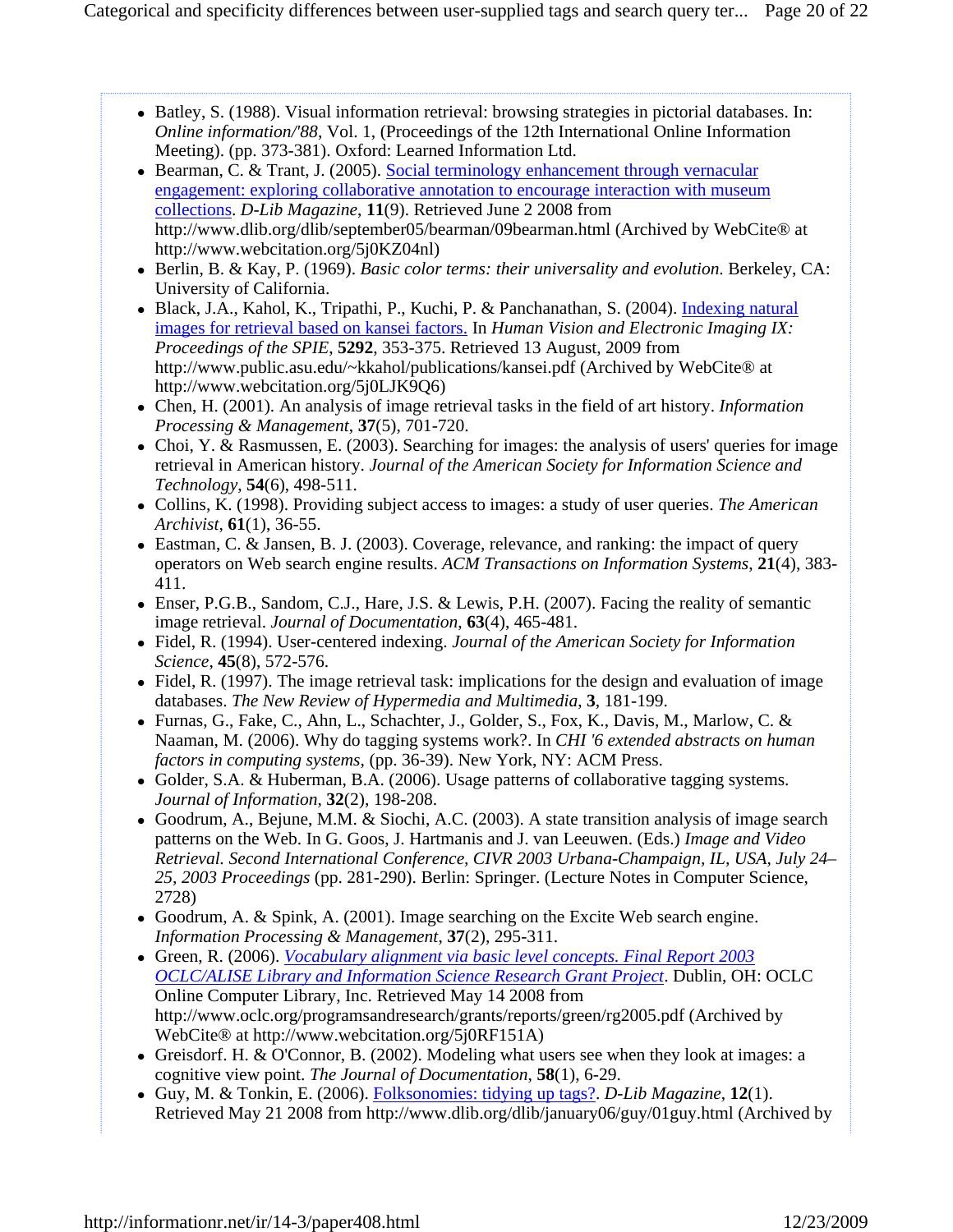WebCite® at http://www.webcitation.org/5j0RSPqV7)

- Hastings, S.K. (1995). Query categories in a study of intellectual access to digitized art images. *Proceedings of the American Society for Information Science*, **32,** 3-8.
- Jansen, B.J., Goodrum, A. & Spink, A. (2000). Searching for multimedia: analysis of audio, video, and image Web queries. *World Wide Web*, **3**, 249-254. Retrieved 13 August, 2009 from http://ist.psu.edu/faculty\_pages/jjansen/academic/pubs/jansen\_www.pdf (Archived by WebCite® at http://www.webcitation.org/5j0RgU7bT)
- Jansen, B.J. & Spink, A. (2005). How are we searching the World Wide Web? An analysis of nine search engine transaction logs. *Information Processing & Management*, **42**(1), 248-263.
- Jörgensen, C. (1995). Classifying images: criteria for grouping as revealed in a sorting task. In R. Schwartz (Ed.), *Advances in classification research 6 (proceedings of the 6th ASIS SIG/CR Classification Research Workshop)* (pp. 45-64). Medford, NJ: Information Today.
- Jörgensen, C. (1998). Attributes of images in describing tasks. *Information Processing & Management*, **34**(2/3), 161-174.
- Jörgensen, C. (2003). *Image retrieval: theory and research*. Lanham, MD: Scarecrow Press.
- Jörgensen, C. (2007). Image access, the semantic gap, and social tagging as a paradigm shift. In Joan Lussky, (Ed.) *Proceedings 18th Workshop of the American Society for Information Science and Technology Special Interest Group in Classification Research, Milwaukee, Wisconsin*. Retrieved June 20 2008 from http://dlist.sir.arizona.edu/2064/ (Archived by WebCite® at http://www.webcitation.org/5j17lGhUa)
- Marlow, C., Naaman, M., Boyd, D. & Davis, M. (2006). *Position paper, tagging, taxonomy, Flickr, article, ToRead.* Paper presented at the Collaborative Web Tagging Workshop, 15th International World Wide Web Conference, Edinburgh, Scotland, May 2006. Retrieved June 13 2008 from: http://www.danah.org/papers/WWW2006.pdf (Archived by WebCite® at http://www.webcitation.org/5j1IwV2j5)
- Matusiak, K. (2006). Towards user-centered indexing in digital image collections. *OCLC Systems & Services: International Digital Library Perspectives*, **22**(4), 283-298.
- Morrison, P. J. (2008). Tagging and searching: Search retrieval effectiveness of folksonomies on the World Wide Web. *Information Processing & Management*, **44**, 1562-1579.
- O'Connor, B. C. (1996). *Explorations in indexing and abstracting: pointing, virtue, and power*. Englewood, CO: Libraries Unlimited.
- Rorissa, A. (2008). User-generated descriptions of individual images versus labels of groups of images: a comparison using basic level theory. *Information Processing & Management*, **44**(5), 1741-1753.
- Rorissa, A. & Iyer, H. (2008). Theories of cognition and image categorization: What category labels reveal about basic level theory. *Journal of the American Society for Information Science and Technology*, **59**(9), 1383-1392.
- Rosch, E., Mervis, C.B., Gray, W.D., Johnson, D.M. & Boyes-Braem, P. (1976). Basic objects in natural categories. *Cognitive Psychology*, **8**(3), 382-439.
- Schmitz, P. (2006). *Inducing ontology from Flickr tags.* Paper presented at the Collaborative Web Tagging Workshop, 15th International World Wide Web Conference, Edinburgh, Scotland, May 2006. Retrieved November 10 2008 from http://www.semanticmetadata.net/hosted/taggingws-www2006-files/22.pdf (Archived by WebCite® at http://www.webcitation.org/5j1JkOAlA)
- Shatford, S. (1986). Analysing the subject of a picture: a theoretical approach. *Cataloging & Classification Quarterly*, **6**(3), 39-62.
- Shirky, C. (n.d.). Ontology is overrated: categories, links, and tags. Retrieved June 19 2008 from http://www.shirky.com/writings/ontology\_overrated.html (Archived by WebCite® at http://www.webcitation.org/5j1PMWpJ7)
- Soergel, D. (1985). *Organizing information: principles of database and retrieval systems*. Orlando, FL: Academic Press.
- Spink, A., Jansen, B. J., Wolfram, D. & Saracevic, T. (2002). From E-sex to E-commerce: Web